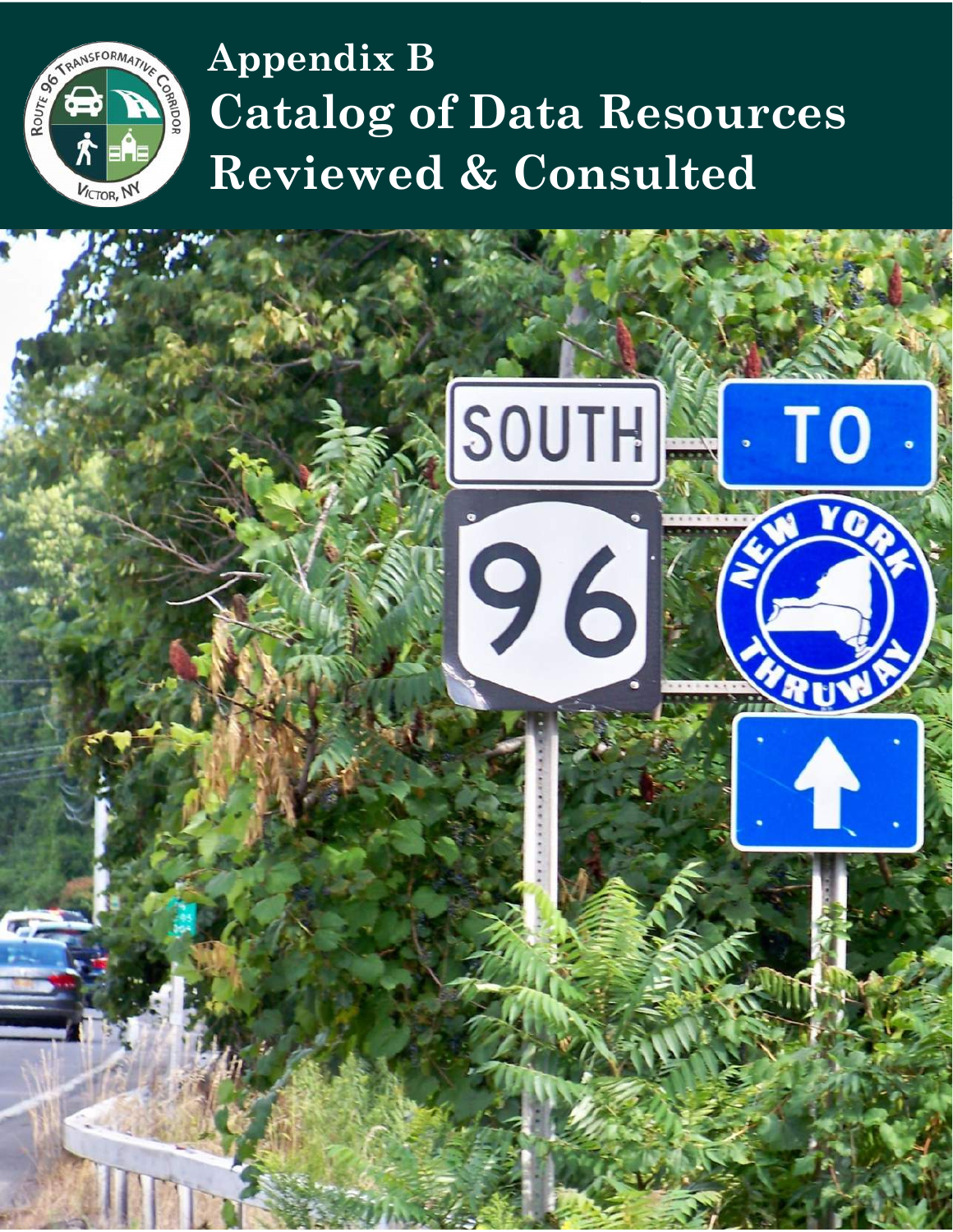# **Catalog of Data Resources Reviewed and Consulted**

## **Key**

| A            | <b>Exist Phys Charcs</b> | <b>Existing Physical Characteristics</b>     |  |
|--------------|--------------------------|----------------------------------------------|--|
| B            | Demographics             | Demographic Information                      |  |
| $\mathsf{C}$ | <b>Exist Operations</b>  | <b>Existing Operating Conditions</b>         |  |
| D            | Exist Ped & Rec          | Existing Pedestrian & Recreational Amenities |  |
| E.           | Planned Improv           | Planned Transportation Improvements          |  |
| F.           | <b>Future Ops</b>        | Projected Future Operating Conditions        |  |
| G            | Exist Infra              | <b>Existing Infrastructure</b>               |  |
| .            |                          | .                                            |  |

H Exist Standards Existing Municipal Zoning , Design, Construction Standards

#### **Geographic Coverage:**

**National** NY State Regional Genesee-Finger Lakes Region Rochester Metro Planning Area Rochester Transportation Mgmt Area (TMA) Greater Rochester Area **County** Town/Village/Special District

#### **Update Frequency:**

| As Needed    |
|--------------|
| As Available |
| Quarterly    |
| Annually     |
| 1-2 Years    |
| 2 Years      |
| 2-5 Years    |
| 3 Years      |
| 4 Years      |
| 5 Years      |
| 5+ Years     |
| 10 Years     |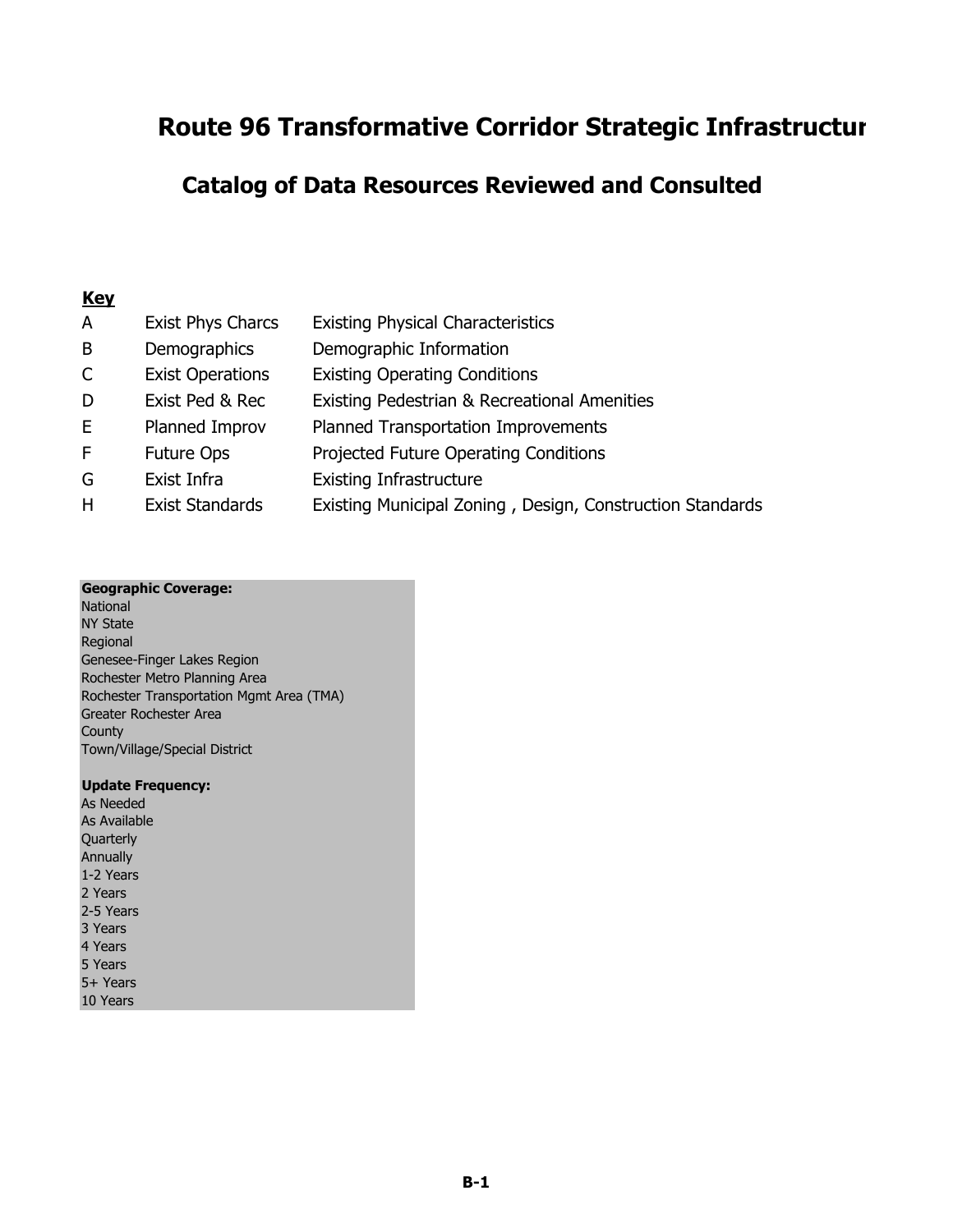**3. Inventory of Existing and Planned Conditions**

## **Category A**

Existing Physical Characteristics

| ID:     |                                                                               | Title: |                                               | Author/Source:                                                                                                |  |  |  |
|---------|-------------------------------------------------------------------------------|--------|-----------------------------------------------|---------------------------------------------------------------------------------------------------------------|--|--|--|
|         |                                                                               |        | <b>NYS Roadway Inventory System (RIS)</b>     | <b>NYSDOT</b>                                                                                                 |  |  |  |
| Themes: |                                                                               |        |                                               | Description:                                                                                                  |  |  |  |
| A       | Exist Phys Charcs                                                             |        |                                               | The Roadway Inventory System (RIS) database is a detailed inventory of State                                  |  |  |  |
|         |                                                                               |        | highway physical & operating characteristics. |                                                                                                               |  |  |  |
|         |                                                                               |        | Attributes:                                   |                                                                                                               |  |  |  |
|         | Roadway Design & Condition:                                                   |        |                                               |                                                                                                               |  |  |  |
|         |                                                                               |        |                                               | NYSDOT Region, Route, Federal Aid Eligible System (all public roadways), Jurisdiction, County, Municipality,  |  |  |  |
|         |                                                                               |        |                                               | Owner of Route/Segment, Functional Classification, Total Lanes, Primary Direction Lanes, Posted Speed, AADT & |  |  |  |
|         |                                                                               |        |                                               | Year, DDHV, Adjusted Rated Capacity, V/C Ratio, Percent Trucks & Year, Average Percent Trucks, Section        |  |  |  |
|         |                                                                               |        |                                               | Length, Pavement Width & Type, Shoulder Width & Type, Median Width & Type, Base & Subbase, Year of Last       |  |  |  |
|         |                                                                               |        |                                               | Overlay & Crack Sealing, Pavement Score & Year, Urban Area Code, MPO, Overlap Routes/Roads, Reference         |  |  |  |
|         |                                                                               |        |                                               | Number, Maintenance Residency, Divided, Oneway, Access Control, Scenic Byway, Trail Crossing, Toll Highway or |  |  |  |
|         |                                                                               |        |                                               | Bridge, Parkway, Service Road, Indian Reservation, Truck Route, Bridge Identification Number (BIN), HOV       |  |  |  |
|         | Lanes, Railroad Crossing, Parking, & Continuous Count Station Number.         |        |                                               |                                                                                                               |  |  |  |
|         | Most Recent Version Date:<br><b>Update Frequency:</b><br>Geographic Coverage: |        |                                               |                                                                                                               |  |  |  |
|         | 2016<br><b>NY State</b><br>Annually                                           |        |                                               |                                                                                                               |  |  |  |
| Notes:  |                                                                               |        |                                               |                                                                                                               |  |  |  |
|         | An annotated version of the RIS is available online.                          |        |                                               |                                                                                                               |  |  |  |
|         | Links: https://www.dot.ny.gov/risviewer                                       |        |                                               |                                                                                                               |  |  |  |

| ID:                       |                                            | Title: |                                                                      | Author/Source:                                                                  |  |
|---------------------------|--------------------------------------------|--------|----------------------------------------------------------------------|---------------------------------------------------------------------------------|--|
|                           |                                            |        | <b>Bridge Data Information System (BDIS)</b>                         | <b>NYSDOT</b>                                                                   |  |
| Themes:                   |                                            |        |                                                                      | Description:                                                                    |  |
| A                         | <b>Exist Phys Charcs</b>                   |        |                                                                      | "NYSDOT Bridge Data Information System (BDIS). BDIS is a web-based application  |  |
|                           |                                            |        |                                                                      | for maintaining bridge structure data and the associated data from the business |  |
|                           |                                            |        | processes that manage those assets."                                 |                                                                                 |  |
|                           |                                            |        | Attributes:                                                          |                                                                                 |  |
|                           | Roadway Design & Condition:                |        |                                                                      |                                                                                 |  |
|                           |                                            |        | Inventory, Inspections, Flags, Load Rating & Vulnerability.          |                                                                                 |  |
| Most Recent Version Date: |                                            |        | <b>Update Frequency:</b>                                             | Geographic Coverage:                                                            |  |
|                           | As Needed<br>2016                          |        |                                                                      | NY State                                                                        |  |
| Notes:                    |                                            |        |                                                                      |                                                                                 |  |
|                           | Data can be obtained by contacting NYSDOT. |        |                                                                      |                                                                                 |  |
| Links:                    |                                            |        | https://www.dot.ny.gov/divisions/engineering/structures/manuals/BDIS |                                                                                 |  |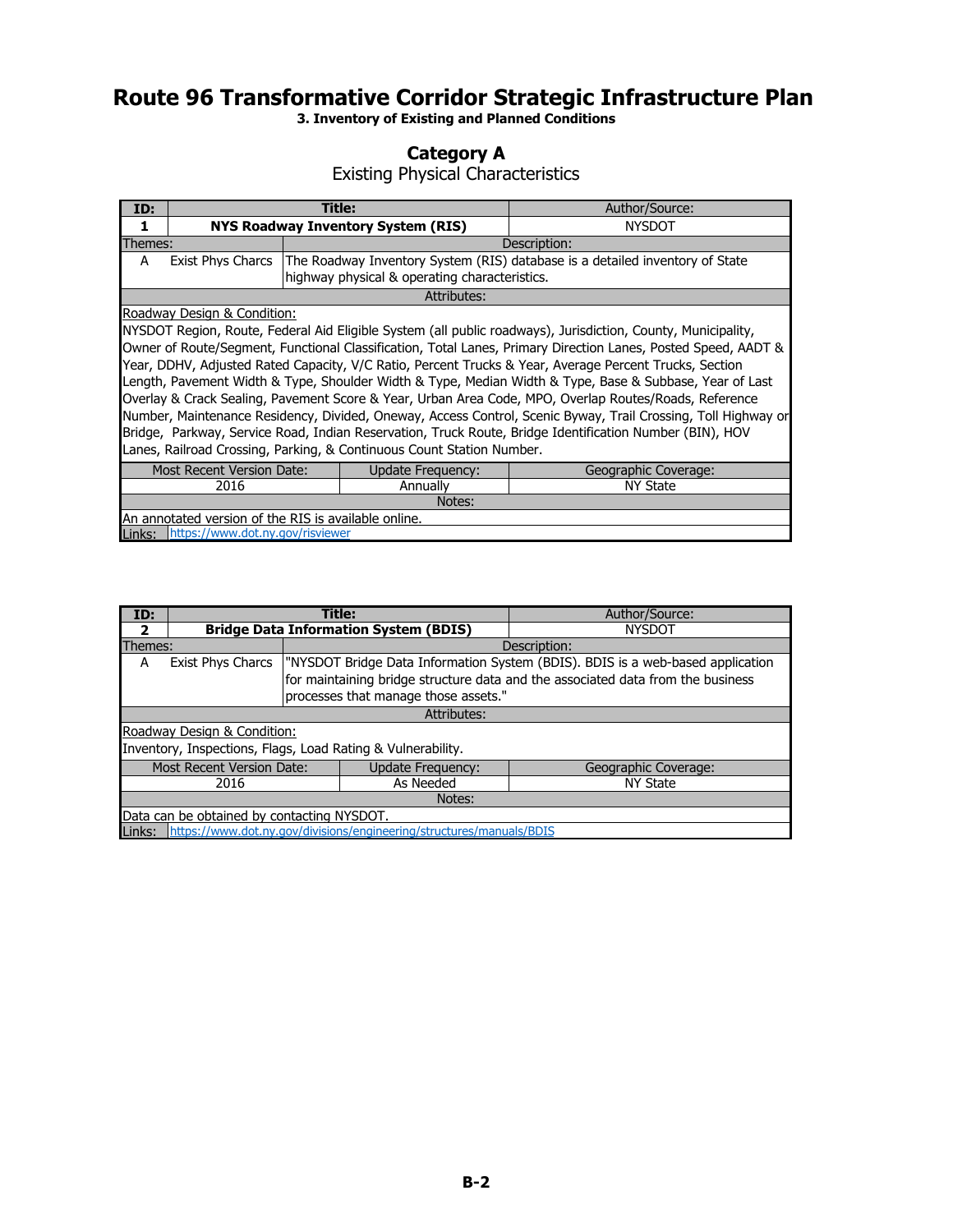| ID:               |                                                 | Title:             |                                                                | Author/Source:                                                                                             |  |  |
|-------------------|-------------------------------------------------|--------------------|----------------------------------------------------------------|------------------------------------------------------------------------------------------------------------|--|--|
| з                 |                                                 |                    | <b>Comprehensive Plan - Chapter 7 Transportation</b>           | Town of Victor                                                                                             |  |  |
| Themes:           |                                                 |                    |                                                                | Description:                                                                                               |  |  |
| A                 | <b>Exist Phys Charcs</b>                        |                    |                                                                | The Town of Victor Comprehensive Plan Chapter 7 (Transportation), includes three                           |  |  |
| н                 | Exist Standards                                 |                    |                                                                | Sections that contain information on existing conditions and standards relative to the                     |  |  |
|                   |                                                 | Route 96 Corridor. |                                                                |                                                                                                            |  |  |
|                   |                                                 |                    | Attributes:                                                    |                                                                                                            |  |  |
|                   |                                                 |                    |                                                                | Section 1: Goals, Introduction, Existing Conditions, Existing Plans & Activities, Key Findings and Goals & |  |  |
| Strategies.       |                                                 |                    |                                                                |                                                                                                            |  |  |
|                   |                                                 |                    | Sections 2 & 3: Victor Transportation System Plan & Inventory. |                                                                                                            |  |  |
|                   | <b>Most Recent Version Date:</b>                |                    | Update Frequency:                                              | Geographic Coverage:                                                                                       |  |  |
| As Needed<br>2015 |                                                 |                    |                                                                | Town/Village/Special District                                                                              |  |  |
|                   | Notes:                                          |                    |                                                                |                                                                                                            |  |  |
|                   |                                                 |                    |                                                                |                                                                                                            |  |  |
| Links:            | http://www.victorny.org/DocumentCenter/View/797 |                    |                                                                |                                                                                                            |  |  |

| ID:                       |                                                 | Title: |                                                          | Author/Source:                                                                                   |  |  |
|---------------------------|-------------------------------------------------|--------|----------------------------------------------------------|--------------------------------------------------------------------------------------------------|--|--|
| 4                         |                                                 |        | <b>Natural Resource Inventory &amp; Assessment (NRI)</b> | Town of Victor                                                                                   |  |  |
| Themes:                   |                                                 |        |                                                          | Description:                                                                                     |  |  |
| А                         | <b>Exist Phys Charcs</b>                        |        |                                                          | The Town of Victor Comprehensive Plan includes the Natural Resource Inventory                    |  |  |
|                           |                                                 |        |                                                          | (NRI) in Appendix XI as referenced in Chapter 1 - Community Profile & Vision.                    |  |  |
|                           |                                                 |        |                                                          |                                                                                                  |  |  |
|                           |                                                 |        | Attributes:                                              |                                                                                                  |  |  |
|                           |                                                 |        |                                                          | Victors Natural Resources, Tools for Planning & Assessment, & Technical Appendices & Field Data. |  |  |
| Most Recent Version Date: |                                                 |        | Update Frequency:                                        | Geographic Coverage:                                                                             |  |  |
|                           | 2014                                            |        | As Needed                                                | Town/Village/Special District                                                                    |  |  |
|                           | Notes:                                          |        |                                                          |                                                                                                  |  |  |
|                           |                                                 |        |                                                          |                                                                                                  |  |  |
| Links:                    | http://www.victorny.org/DocumentCenter/View/810 |        |                                                          |                                                                                                  |  |  |

| ID:     |                                                                                                            | Title: |                                                 | Author/Source:                                                                                  |  |  |  |
|---------|------------------------------------------------------------------------------------------------------------|--------|-------------------------------------------------|-------------------------------------------------------------------------------------------------|--|--|--|
| 5       | <b>Cultural Resources Information System (CRIS)</b>                                                        |        |                                                 | New York State Office of Parks, Recreation and<br>Historic Preservation's Division for Historic |  |  |  |
|         |                                                                                                            |        |                                                 | Preservation (DHP)                                                                              |  |  |  |
| Themes: |                                                                                                            |        |                                                 | Description:                                                                                    |  |  |  |
| A       | Exist Phys Charcs                                                                                          |        |                                                 | CRIS is a program that provides access to New York State's historic and cultural                |  |  |  |
|         |                                                                                                            |        | resource databases and digitized paper records. |                                                                                                 |  |  |  |
|         |                                                                                                            |        | Attributes:                                     |                                                                                                 |  |  |  |
|         | Historical & Cultural Resources:                                                                           |        |                                                 |                                                                                                 |  |  |  |
|         | National Register Documents, Building & Archaeological Inventory Forms & Survey Reports, Legacy Data, etc. |        |                                                 |                                                                                                 |  |  |  |
|         | Most Recent Version Date:<br>Update Frequency:<br>Geographic Coverage:                                     |        |                                                 |                                                                                                 |  |  |  |
|         | As Needed<br>2017                                                                                          |        |                                                 | NY State                                                                                        |  |  |  |
| Notes:  |                                                                                                            |        |                                                 |                                                                                                 |  |  |  |
|         |                                                                                                            |        |                                                 |                                                                                                 |  |  |  |
| Links:  | https://cris.parks.ny.gov                                                                                  |        |                                                 |                                                                                                 |  |  |  |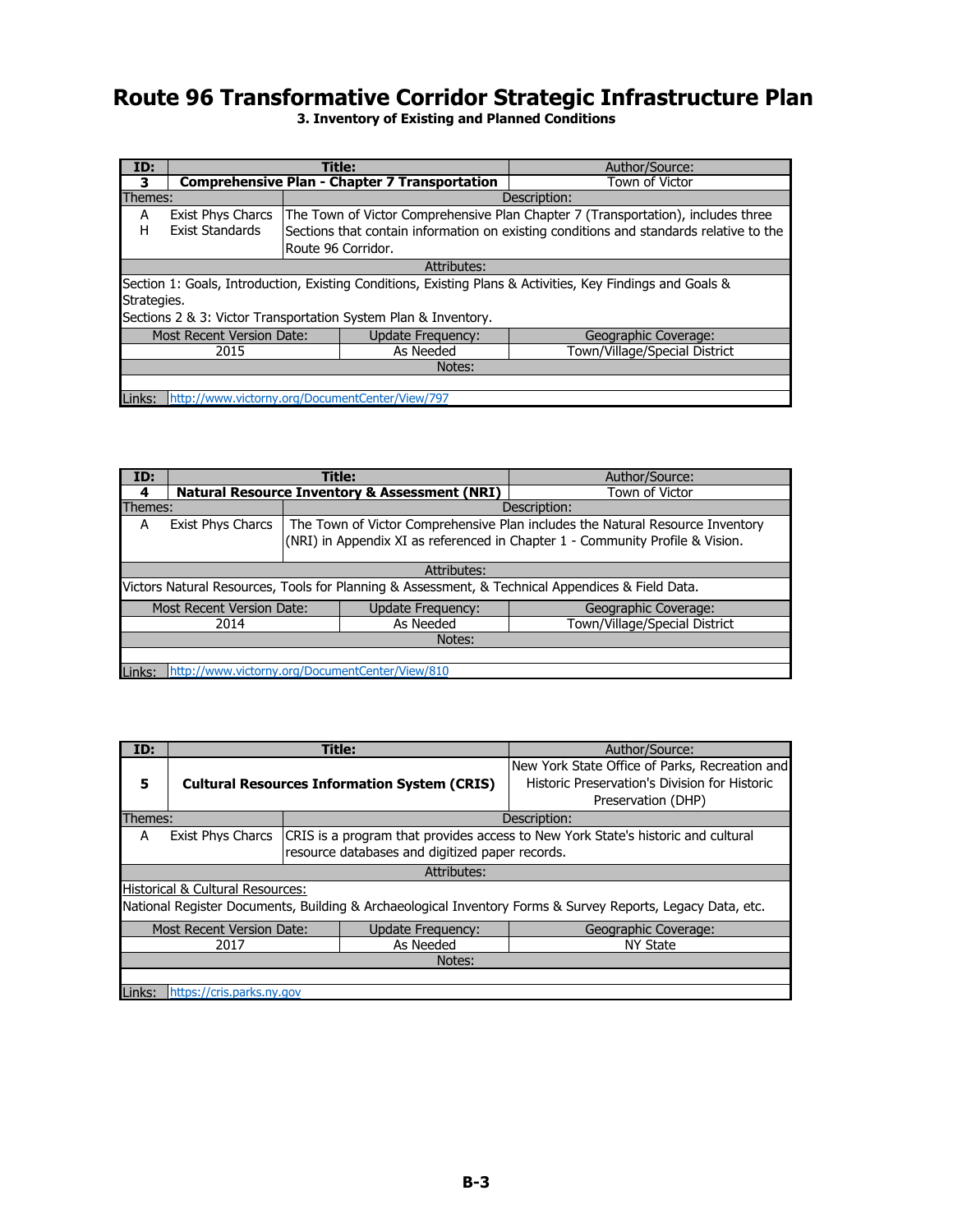**3. Inventory of Existing and Planned Conditions**

| ID:                       |                               | Title: |                                                                                               | Author/Source:                                                                                        |  |  |
|---------------------------|-------------------------------|--------|-----------------------------------------------------------------------------------------------|-------------------------------------------------------------------------------------------------------|--|--|
| -6                        |                               |        | <b>Victor Chamber of Commerce - Attractions</b>                                               | Town of Victor                                                                                        |  |  |
| Themes:                   |                               |        |                                                                                               | Description:                                                                                          |  |  |
| A                         |                               |        |                                                                                               | Exist Phys Charcs   The Chamber of Commerce website provides major destination locations in the area. |  |  |
|                           |                               |        |                                                                                               |                                                                                                       |  |  |
|                           |                               |        | Attributes:                                                                                   |                                                                                                       |  |  |
|                           |                               |        | Attractions, Visitor information, Where to stay, Restaurants, Shopping, Recreation, Map, etc. |                                                                                                       |  |  |
| Most Recent Version Date: |                               |        | Update Frequency:                                                                             | Geographic Coverage:                                                                                  |  |  |
|                           | 2017                          |        | As Needed                                                                                     | Town/Village/Special District                                                                         |  |  |
|                           | Notes:                        |        |                                                                                               |                                                                                                       |  |  |
|                           |                               |        |                                                                                               |                                                                                                       |  |  |
| Links:                    | http://www.victorchamber.com/ |        |                                                                                               |                                                                                                       |  |  |

#### Additional References Located in:

**32**

| Category G |                                                |
|------------|------------------------------------------------|
| ID:        | <b>Title:</b>                                  |
| 28         | <b>Access Ontario</b>                          |
|            |                                                |
| ID:        | Title:                                         |
| 29         | <b>Rochester Gas &amp; Electric (RG&amp;E)</b> |
|            |                                                |
| ID:        | Title:                                         |
| 31         | <b>Public Water System</b>                     |
|            |                                                |
| ID:        | Title:                                         |

**Public Wastewater System**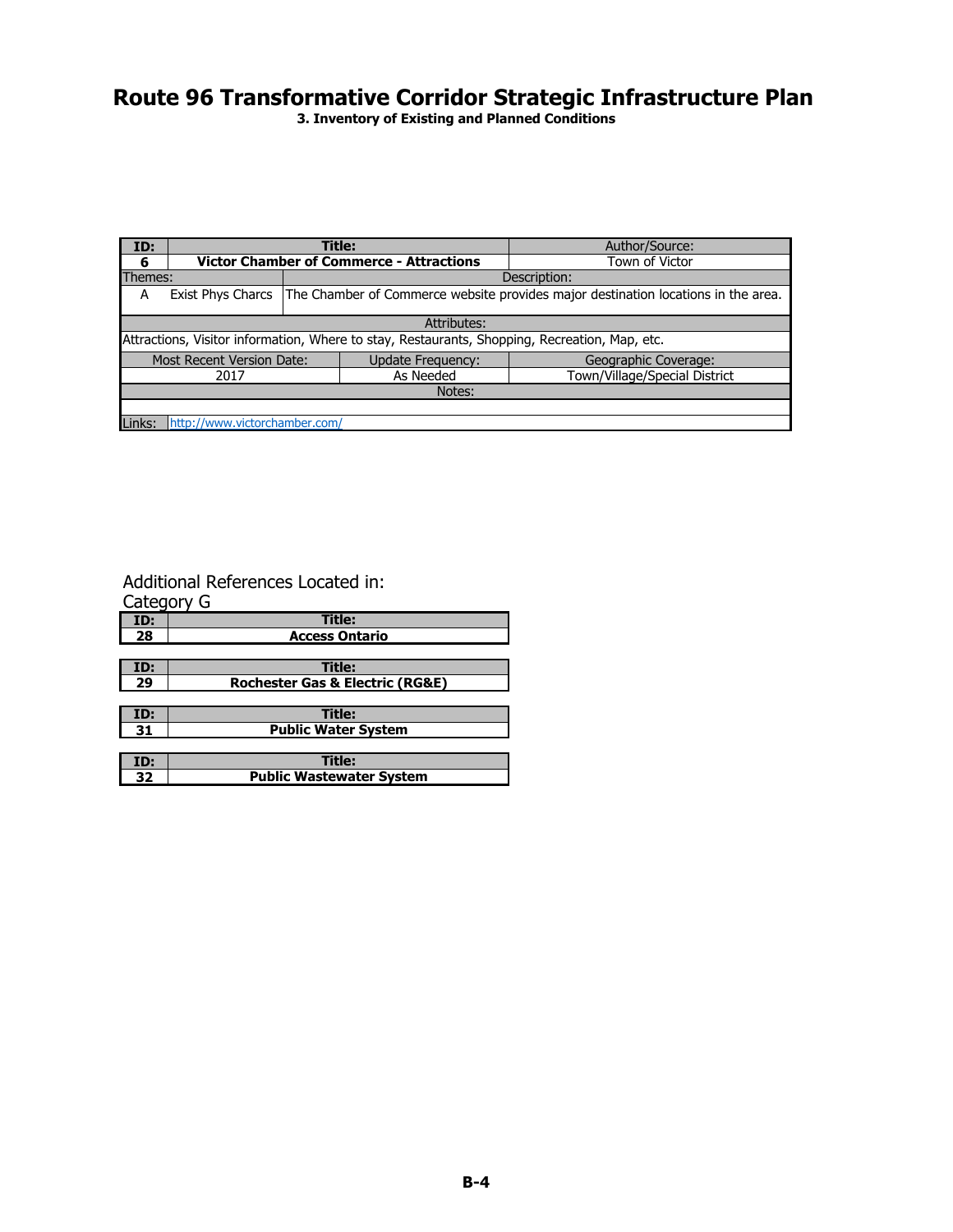**3. Inventory of Existing and Planned Conditions**

## **Category B**

## Demographic Information

| ID:     |                                                                                                                                                                                                                                                                            | Title:                                                                                                                                                                                                  |                            | Author/Source:                                                                                                                                                                                                                                                                                                                                                                                   |  |  |  |
|---------|----------------------------------------------------------------------------------------------------------------------------------------------------------------------------------------------------------------------------------------------------------------------------|---------------------------------------------------------------------------------------------------------------------------------------------------------------------------------------------------------|----------------------------|--------------------------------------------------------------------------------------------------------------------------------------------------------------------------------------------------------------------------------------------------------------------------------------------------------------------------------------------------------------------------------------------------|--|--|--|
| 7       |                                                                                                                                                                                                                                                                            |                                                                                                                                                                                                         | <b>Travel Demand Model</b> | Genesee Transportation Council (GTC)                                                                                                                                                                                                                                                                                                                                                             |  |  |  |
| Themes: |                                                                                                                                                                                                                                                                            |                                                                                                                                                                                                         |                            | Description:                                                                                                                                                                                                                                                                                                                                                                                     |  |  |  |
| B<br>F  | Demographics<br><b>Exist Operations</b><br><b>Future Ops</b>                                                                                                                                                                                                               | A travel demand forecasting model for regional transportation planning analysis. The<br>model is used to estimate travel behavior and travel demand for a base year and<br>specific future time frames. |                            |                                                                                                                                                                                                                                                                                                                                                                                                  |  |  |  |
|         |                                                                                                                                                                                                                                                                            |                                                                                                                                                                                                         | Attributes:                |                                                                                                                                                                                                                                                                                                                                                                                                  |  |  |  |
|         | Existing & Future Development, Population, Employment Projection, Existing & Future Traffic Volumes (AADT,<br>Daily, AM & PM Peak Hours), Patterns, Level of Service, Origin-Destination Data, Travel Times, Household<br>Projection, Trip Generation & Trip Distribution. |                                                                                                                                                                                                         |                            |                                                                                                                                                                                                                                                                                                                                                                                                  |  |  |  |
|         | Most Recent Version Date:                                                                                                                                                                                                                                                  |                                                                                                                                                                                                         | <b>Update Frequency:</b>   | Geographic Coverage:                                                                                                                                                                                                                                                                                                                                                                             |  |  |  |
|         | 2012                                                                                                                                                                                                                                                                       |                                                                                                                                                                                                         | 2-5 Years                  | Rochester Metro Planning Area                                                                                                                                                                                                                                                                                                                                                                    |  |  |  |
|         | Notes:                                                                                                                                                                                                                                                                     |                                                                                                                                                                                                         |                            |                                                                                                                                                                                                                                                                                                                                                                                                  |  |  |  |
|         | Refer to GTC Rochester Area Transportation Study Travel Model Documentation (Version 3.4).                                                                                                                                                                                 |                                                                                                                                                                                                         |                            |                                                                                                                                                                                                                                                                                                                                                                                                  |  |  |  |
|         | Data can be obtained by contacting GTC.                                                                                                                                                                                                                                    |                                                                                                                                                                                                         |                            |                                                                                                                                                                                                                                                                                                                                                                                                  |  |  |  |
| Links:  |                                                                                                                                                                                                                                                                            |                                                                                                                                                                                                         |                            | http://www.gtcmpo.org/sites/default/files/pdf/2012/RochesterAreaTransportationStudy Main.pdf<br>http://www.qtcmpo.org/sites/default/files/pdf/2012/RochesterAreaTransportationStudy Appendices.pdf<br>http://www.gtcmpo.org/sites/default/files/pdf/2012/RochesterAreaTransportationStudy Summary.pdf<br>http://www.gtcmpo.org/sites/default/files/pdf/2012/2011 HTS GraphicSummary July2012.pdf |  |  |  |

| ID:     |                                                                        | Title:      |                                                                                          | Author/Source:                                                                          |  |  |
|---------|------------------------------------------------------------------------|-------------|------------------------------------------------------------------------------------------|-----------------------------------------------------------------------------------------|--|--|
| 8       |                                                                        |             | <b>Regional Population Forecasts</b>                                                     | Genesee/Finger Lakes Regional Planning Counci                                           |  |  |
| Themes: |                                                                        |             |                                                                                          | Description:                                                                            |  |  |
| B       | Demographics                                                           |             |                                                                                          | "This report includes population projections out to the year 2050 for the all counties, |  |  |
|         | <b>Exist Operations</b>                                                |             |                                                                                          | cities, towns and villages in the Genesee-Finger Lakes Region. A top down approach      |  |  |
|         |                                                                        |             |                                                                                          | was used, where the region was capped within New York State, and then each              |  |  |
|         |                                                                        |             |                                                                                          | county within the region, and finally all the municipalities within the counties were   |  |  |
|         |                                                                        | finalized." |                                                                                          |                                                                                         |  |  |
|         | Attributes:                                                            |             |                                                                                          |                                                                                         |  |  |
|         |                                                                        |             | Population Historical & Projected, Historical & Projected Net & Percent Changes, Trends. |                                                                                         |  |  |
|         | Years 1960-2050 by Counties, Cities, Towns & Villages.                 |             |                                                                                          |                                                                                         |  |  |
|         | Most Recent Version Date:<br>Geographic Coverage:<br>Update Frequency: |             |                                                                                          |                                                                                         |  |  |
|         | 2013                                                                   |             | 5+ Years                                                                                 | Genesee-Finger Lakes Region                                                             |  |  |
|         | Notes:                                                                 |             |                                                                                          |                                                                                         |  |  |
|         |                                                                        |             |                                                                                          |                                                                                         |  |  |
| Links:  |                                                                        |             | http://www.qflrpc.org/uploads/3/1/9/1/31916115/regionalpopulationprojections.pdf         |                                                                                         |  |  |

**B-5**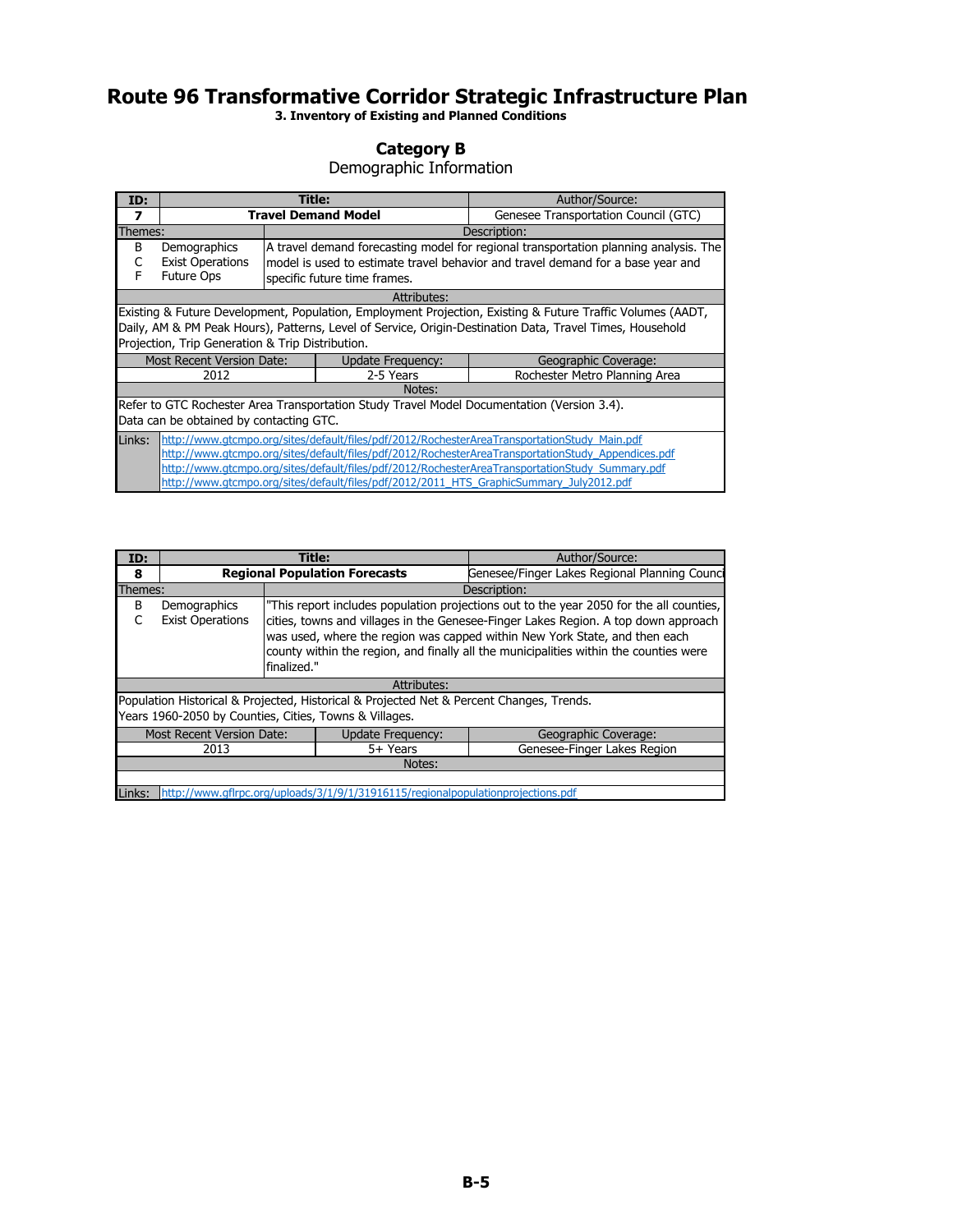| ID:     |                                                   | Title:           |                               | Author/Source:                                                                                        |  |  |
|---------|---------------------------------------------------|------------------|-------------------------------|-------------------------------------------------------------------------------------------------------|--|--|
| ą       |                                                   |                  | 2010 Demographic Profile Data | United States Census Bureau                                                                           |  |  |
| Themes: |                                                   |                  |                               | Description:                                                                                          |  |  |
| B       | Demographics                                      |                  |                               | The Town of Victor provides detailed 2010 census information for the town & village.                  |  |  |
|         |                                                   |                  |                               | The census information includes a profile of general population and housing                           |  |  |
|         |                                                   | characteristics. |                               |                                                                                                       |  |  |
|         |                                                   |                  | Attributes:                   |                                                                                                       |  |  |
|         |                                                   |                  |                               | Population by Age & Gender (broken down by age group), Median Age, Race, Relationship & Households by |  |  |
| Type.   |                                                   |                  |                               |                                                                                                       |  |  |
|         | Most Recent Version Date:                         |                  | Update Frequency:             | Geographic Coverage:                                                                                  |  |  |
|         | Town/Village/Special District<br>10 Years<br>2010 |                  |                               |                                                                                                       |  |  |
|         | Notes:                                            |                  |                               |                                                                                                       |  |  |
|         |                                                   |                  |                               |                                                                                                       |  |  |
| Links:  | http://www.victorny.org/index.aspx?nid=123        |                  |                               |                                                                                                       |  |  |

| ID:     |                                                                        | Title: |                                                                  | Author/Source:                                                                        |  |  |  |
|---------|------------------------------------------------------------------------|--------|------------------------------------------------------------------|---------------------------------------------------------------------------------------|--|--|--|
| 10      |                                                                        |        | <b>Victor School District Enrolment</b>                          | NYS Education Department                                                              |  |  |  |
| Themes: |                                                                        |        |                                                                  | Description:                                                                          |  |  |  |
| B       | Demographics                                                           |        |                                                                  | The New York State Education Department (NYSED) provides a website that publicly      |  |  |  |
|         |                                                                        |        |                                                                  | reports educational data. The enrollment data is collected as part of NYSED's Student |  |  |  |
|         |                                                                        |        |                                                                  | Information Repository System (SIRS). The counts are as of "BEDS Day" which is        |  |  |  |
|         |                                                                        |        |                                                                  | typically the first Wednesday in October. Enrollment counts for public and charter    |  |  |  |
|         |                                                                        |        |                                                                  | school students by various demographics are available for the 2015 - 16 school year.  |  |  |  |
|         |                                                                        |        |                                                                  |                                                                                       |  |  |  |
|         |                                                                        |        | Attributes:                                                      |                                                                                       |  |  |  |
|         |                                                                        |        | K-12 Enrollment by Gender, Ethnicity, Other Groups, & Grade.     |                                                                                       |  |  |  |
|         |                                                                        |        | Grades 3-8 English Language Arts & Mathematics Assessments Data. |                                                                                       |  |  |  |
|         | Fiscal Supplement & High School Graduation Rate.                       |        |                                                                  |                                                                                       |  |  |  |
|         | Most Recent Version Date:<br>Update Frequency:<br>Geographic Coverage: |        |                                                                  |                                                                                       |  |  |  |
|         | 2016                                                                   |        | Annually                                                         | Town/Village/Special District                                                         |  |  |  |
| Notes:  |                                                                        |        |                                                                  |                                                                                       |  |  |  |
|         |                                                                        |        |                                                                  |                                                                                       |  |  |  |
| Links:  | https://data.nysed.gov/profile.php?instid=800000040525                 |        |                                                                  |                                                                                       |  |  |  |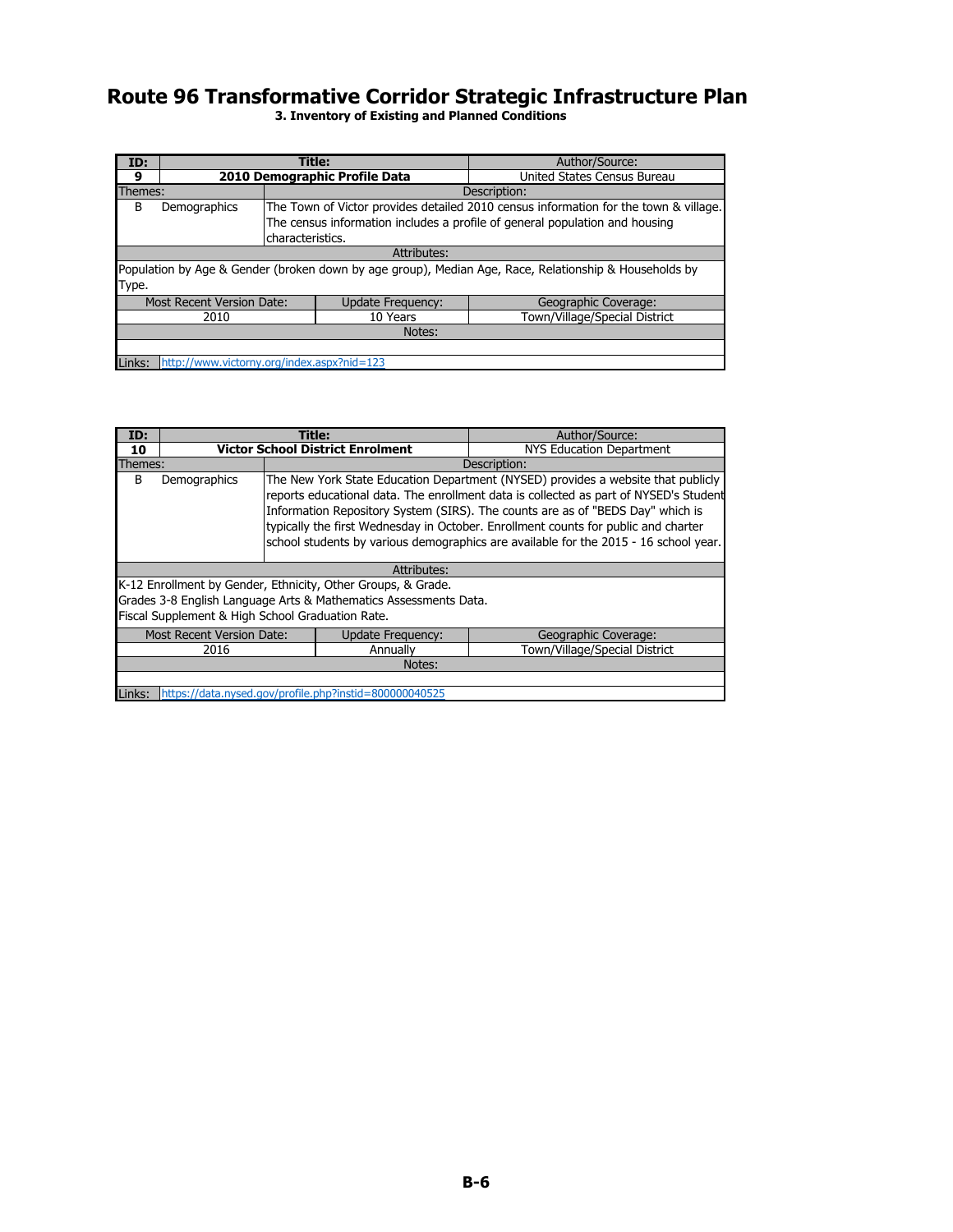**3. Inventory of Existing and Planned Conditions**

## **Category C**

Existing Operating Conditions

| ID:     |                            |          | Title:                                                                               | Author/Source:                                                                      |  |
|---------|----------------------------|----------|--------------------------------------------------------------------------------------|-------------------------------------------------------------------------------------|--|
| 11      |                            |          | <b>NYSDOT Traffic Data Viewer</b>                                                    | <b>NYSDOT</b>                                                                       |  |
| Themes: |                            |          |                                                                                      | Description:                                                                        |  |
|         | <b>Exist Operations</b>    |          |                                                                                      | The Traffic Data Viewer (TDV) is a GIS web application for viewing existing traffic |  |
|         |                            | counts." |                                                                                      |                                                                                     |  |
|         |                            |          | Attributes:                                                                          |                                                                                     |  |
|         |                            |          | <b>Existing Traffic Volumes on State Roads, AADT, Hourly Volumes &amp; Location.</b> |                                                                                     |  |
|         | Most Recent Version Date:  |          | Update Frequency:                                                                    | Geographic Coverage:                                                                |  |
|         | Various<br>Annually        |          |                                                                                      | NY State                                                                            |  |
| Notes:  |                            |          |                                                                                      |                                                                                     |  |
|         |                            |          |                                                                                      |                                                                                     |  |
|         | https://www.dot.ny.gov/tdv |          |                                                                                      |                                                                                     |  |

| ID:     |                                                                      |  | Title:                                                                 | Author/Source:                                                                 |  |  |
|---------|----------------------------------------------------------------------|--|------------------------------------------------------------------------|--------------------------------------------------------------------------------|--|--|
| 12      |                                                                      |  | <b>Ontario County Traffic Count Webmap</b>                             | <b>Ontario County DPW</b>                                                      |  |  |
| Themes: |                                                                      |  |                                                                        | Description:                                                                   |  |  |
|         | <b>Exist Operations</b>                                              |  |                                                                        | Traffic Count Data Conducted by Ontario County along county and town roads for |  |  |
|         |                                                                      |  |                                                                        | various years. The data can be accessed using the interactive webmap.          |  |  |
|         |                                                                      |  | Attributes:                                                            |                                                                                |  |  |
|         |                                                                      |  | Existing & Historical Traffic Volumes, AADT, Time of Day & Speed Data. |                                                                                |  |  |
|         | Most Recent Version Date:                                            |  | Update Frequency:                                                      | Geographic Coverage:                                                           |  |  |
|         | 4 Years<br>2016                                                      |  |                                                                        | County                                                                         |  |  |
| Notes:  |                                                                      |  |                                                                        |                                                                                |  |  |
|         |                                                                      |  |                                                                        |                                                                                |  |  |
| Links:  | http://www.co.ontario.ny.us/1159/Ontario-County-Traffic-Count-Webmap |  |                                                                        |                                                                                |  |  |

| ID:     | Title:                                                 |                                                                |                                                                               | Author/Source:                                                                                                |  |
|---------|--------------------------------------------------------|----------------------------------------------------------------|-------------------------------------------------------------------------------|---------------------------------------------------------------------------------------------------------------|--|
| 13      |                                                        | <b>Infrastructure</b>                                          | <b>Rt 96 Transformative Corridor Strategic</b><br><b>Plan - Synchro Model</b> | T.Y. Lin International/Town of Victor                                                                         |  |
| Themes: |                                                        |                                                                |                                                                               | Description:                                                                                                  |  |
|         | <b>Exist Operations</b>                                |                                                                |                                                                               | As part of this project a Synchro model for the study area limits was created                                 |  |
| F       | <b>Future Ops</b>                                      | representing the Existing Network and Future Traffic scenario. |                                                                               |                                                                                                               |  |
|         |                                                        |                                                                | Attributes:                                                                   |                                                                                                               |  |
|         |                                                        |                                                                |                                                                               | Existing & Future Turning Movement Volumes, Multimodal Level of Service, Queue Lengths, Travel Times, Traffic |  |
|         | Signal Timings, Heavy Vehicle Percentages & Speeds.    |                                                                |                                                                               |                                                                                                               |  |
|         | Most Recent Version Date:                              |                                                                | Update Frequency:                                                             | Geographic Coverage:                                                                                          |  |
|         | 2017                                                   |                                                                | As Needed                                                                     | Town/Village/Special District                                                                                 |  |
| Notes:  |                                                        |                                                                |                                                                               |                                                                                                               |  |
|         | Data can be obtained by contacting the Town of Victor. |                                                                |                                                                               |                                                                                                               |  |
| Links:  |                                                        |                                                                |                                                                               |                                                                                                               |  |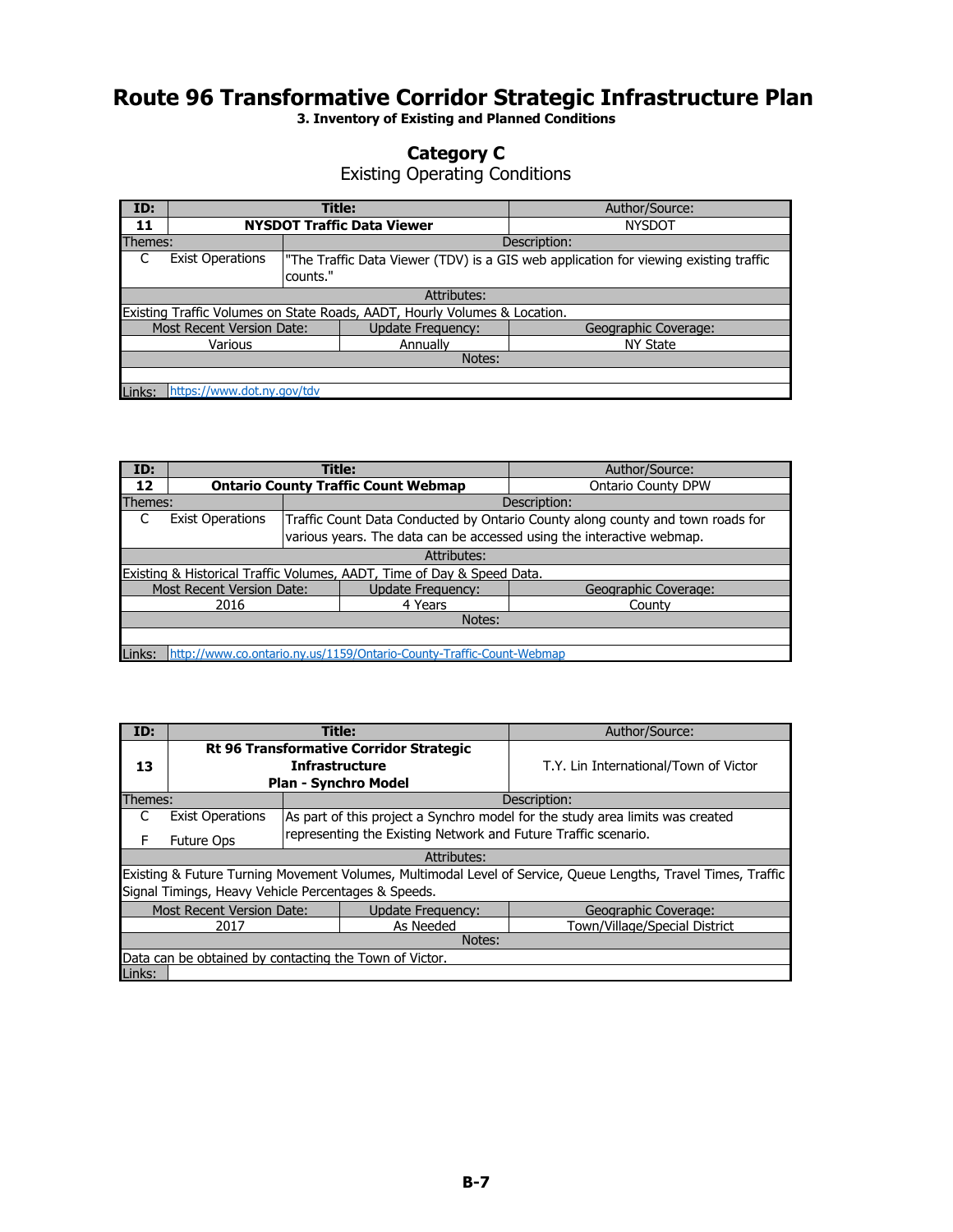| ID:     | Title:                                                  |                                                                                                                                                     |                                                                                           | Author/Source:                |  |  |
|---------|---------------------------------------------------------|-----------------------------------------------------------------------------------------------------------------------------------------------------|-------------------------------------------------------------------------------------------|-------------------------------|--|--|
| 14      |                                                         |                                                                                                                                                     | <b>Signalized Intersection Data</b>                                                       | <b>NYSDOT Region 4</b>        |  |  |
| Themes: |                                                         |                                                                                                                                                     |                                                                                           | Description:                  |  |  |
|         | <b>Exist Operations</b>                                 | Turning movement traffic count data & signal timings at various intersections along<br>Rt 96 in the Town of Victor during the AM and PM peak hours. |                                                                                           |                               |  |  |
|         |                                                         |                                                                                                                                                     | Attributes:                                                                               |                               |  |  |
|         |                                                         |                                                                                                                                                     | Existing Turning Movement Traffic Volumes during the AM & PM Peak Hours & Signal Timings. |                               |  |  |
|         | Most Recent Version Date:                               |                                                                                                                                                     | Update Frequency:                                                                         | Geographic Coverage:          |  |  |
|         | 2016                                                    |                                                                                                                                                     | As Needed                                                                                 | Town/Village/Special District |  |  |
| Notes:  |                                                         |                                                                                                                                                     |                                                                                           |                               |  |  |
|         | Data can be obtained by contacting the NYSDOT Region 4. |                                                                                                                                                     |                                                                                           |                               |  |  |
| Links:  |                                                         |                                                                                                                                                     |                                                                                           |                               |  |  |

| ID:     | Title:                                            |  |                                                              | Author/Source:                                                                                                  |  |  |
|---------|---------------------------------------------------|--|--------------------------------------------------------------|-----------------------------------------------------------------------------------------------------------------|--|--|
| 15      |                                                   |  | <b>Accident Location Information System (ALIS)</b>           | <b>NYSDOT</b>                                                                                                   |  |  |
| Themes: |                                                   |  |                                                              | Description:                                                                                                    |  |  |
|         | <b>Exist Operations</b>                           |  |                                                              | "GIS web-based accident query and reporting. Combining several state organizations'                             |  |  |
|         |                                                   |  |                                                              | information systems to improve the location and accuracy and streamline the                                     |  |  |
|         |                                                   |  |                                                              | processing of traffic accidents. ALIS is based on ESRI ArcGIS Server platform."                                 |  |  |
|         |                                                   |  |                                                              |                                                                                                                 |  |  |
|         |                                                   |  | Attributes:                                                  |                                                                                                                 |  |  |
|         |                                                   |  |                                                              | Accident Data, High Accident Locations, Concentrations of Specific Accident Types & Detailed Accident Analysis. |  |  |
|         | Most Recent Version Date:                         |  | Update Frequency:                                            | Geographic Coverage:                                                                                            |  |  |
|         | 2017                                              |  | Ouarterly                                                    | NY State                                                                                                        |  |  |
|         | Notes:                                            |  |                                                              |                                                                                                                 |  |  |
|         | Data can be obtained by contacting GTC or NYSDOT. |  |                                                              |                                                                                                                 |  |  |
| Links:  |                                                   |  | https://www.dot.ny.gov/divisions/operating/osss/highway/alis |                                                                                                                 |  |  |

| ID:                                     |                                                                                                      | Title:                                                                                                                                                                                                                                                                                                                                                                                                                                           |                   | Author/Source:                       |  |  |
|-----------------------------------------|------------------------------------------------------------------------------------------------------|--------------------------------------------------------------------------------------------------------------------------------------------------------------------------------------------------------------------------------------------------------------------------------------------------------------------------------------------------------------------------------------------------------------------------------------------------|-------------------|--------------------------------------|--|--|
| 16                                      |                                                                                                      | <b>INRIX Analytics</b>                                                                                                                                                                                                                                                                                                                                                                                                                           |                   | Genesee Transportation Council (GTC) |  |  |
| Themes:                                 |                                                                                                      |                                                                                                                                                                                                                                                                                                                                                                                                                                                  |                   | Description:                         |  |  |
|                                         | <b>Exist Operations</b>                                                                              | "GTC employed INRIX Analytics for real-time, vehicle probe-based travel data. INRIX<br>Analytics replaced the floating car data method and specialized analyses conducted<br>either at the request of partner agencies or as identified by staff. INRIX Analytics<br>provides instant access to system-wide independent performance metrics to help<br>agencies analyze before and after scenarios, events, and use data to perceive<br>trends." |                   |                                      |  |  |
|                                         |                                                                                                      |                                                                                                                                                                                                                                                                                                                                                                                                                                                  | Attributes:       |                                      |  |  |
|                                         | Travel time, Travel time index, Buffer time, Buffer index, Planning time, Planning index, and Speed. |                                                                                                                                                                                                                                                                                                                                                                                                                                                  |                   |                                      |  |  |
|                                         | Most Recent Version Date:                                                                            |                                                                                                                                                                                                                                                                                                                                                                                                                                                  | Update Frequency: | Geographic Coverage:                 |  |  |
|                                         | 2016                                                                                                 |                                                                                                                                                                                                                                                                                                                                                                                                                                                  | Annually          | Regional                             |  |  |
|                                         | Notes:                                                                                               |                                                                                                                                                                                                                                                                                                                                                                                                                                                  |                   |                                      |  |  |
| Data can be obtained by contacting GTC. |                                                                                                      |                                                                                                                                                                                                                                                                                                                                                                                                                                                  |                   |                                      |  |  |
| Links:                                  | http://inrix.com/case-studies/genesee-transportation-council/                                        |                                                                                                                                                                                                                                                                                                                                                                                                                                                  |                   |                                      |  |  |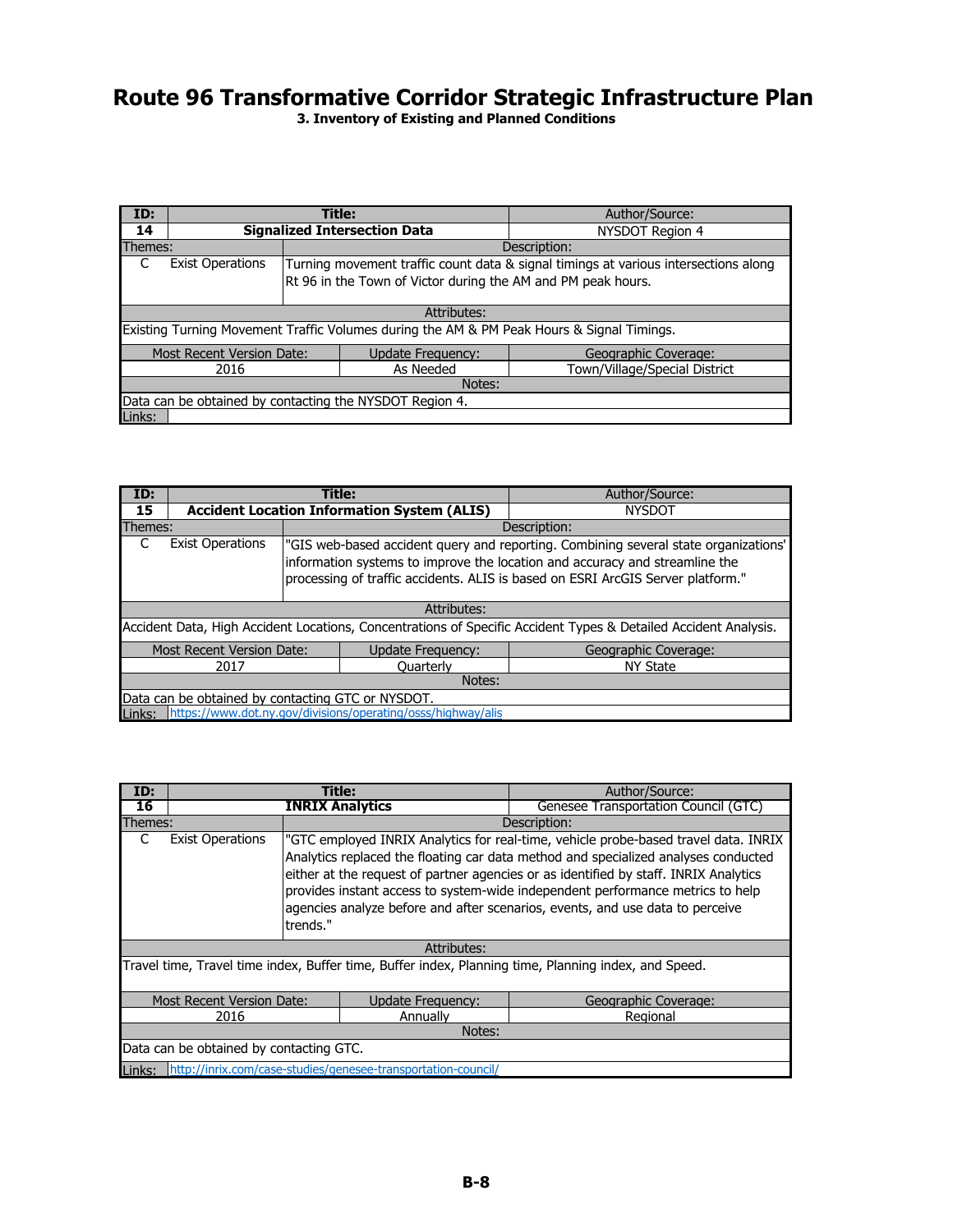**3. Inventory of Existing and Planned Conditions**

| ID:           |                                                                        | Title:                                                                                                                                                                                                                                                                 | Author/Source:                       |  |  |  |
|---------------|------------------------------------------------------------------------|------------------------------------------------------------------------------------------------------------------------------------------------------------------------------------------------------------------------------------------------------------------------|--------------------------------------|--|--|--|
| 17            |                                                                        | 2014 Greater Rochester Area Bicycling Map                                                                                                                                                                                                                              | Genesee Transportation Council (GTC) |  |  |  |
| Themes:       |                                                                        |                                                                                                                                                                                                                                                                        | Description:                         |  |  |  |
|               | <b>Exist Operations</b>                                                | "The ratings represent the opinions of experienced bicyclists on the rideability of<br>major roads based on existing road conditions and features such as pavement width<br>and quality, traffic volumes, presence and type of shoulders, and posted speed<br>limits." |                                      |  |  |  |
|               |                                                                        | Attributes:                                                                                                                                                                                                                                                            |                                      |  |  |  |
|               |                                                                        | Bikeablility Ratings, Bike lanes, Trails, Parks or Recreation Area, Bike Shops, Bike Parking & Lockers,<br>Organizations & Clubs, and Share the Road Information.                                                                                                      |                                      |  |  |  |
|               | Most Recent Version Date:<br>Geographic Coverage:<br>Update Frequency: |                                                                                                                                                                                                                                                                        |                                      |  |  |  |
|               | 2014                                                                   | 2-5 Years                                                                                                                                                                                                                                                              | Regional                             |  |  |  |
|               | Notes:                                                                 |                                                                                                                                                                                                                                                                        |                                      |  |  |  |
|               |                                                                        |                                                                                                                                                                                                                                                                        |                                      |  |  |  |
| <b>Links:</b> | http://www.gtcmpo.org/602                                              |                                                                                                                                                                                                                                                                        |                                      |  |  |  |

| ID:                                                                                                                                                                                                         |                                         |  | Title:                                                                                 | Author/Source:                 |  |  |
|-------------------------------------------------------------------------------------------------------------------------------------------------------------------------------------------------------------|-----------------------------------------|--|----------------------------------------------------------------------------------------|--------------------------------|--|--|
| 18                                                                                                                                                                                                          |                                         |  | <b>Regional Transit Service Operations Data</b>                                        | Regional Transit Service (RTS) |  |  |
| Themes:                                                                                                                                                                                                     |                                         |  |                                                                                        | Description:                   |  |  |
| <b>Exist Operations</b><br>"RTS studied its services in Genesee, Livingston, Ontario, Orleans, Seneca, Wayne,<br>and Wyoming Counties to identify service improvements and connections across<br>counties." |                                         |  |                                                                                        |                                |  |  |
|                                                                                                                                                                                                             |                                         |  | Attributes:                                                                            |                                |  |  |
|                                                                                                                                                                                                             |                                         |  | RTS Monroe Rt 84 & Ontario Rt 3 ridership, On-time Performance & Average Maximum Load. |                                |  |  |
|                                                                                                                                                                                                             | Most Recent Version Date:               |  | Update Frequency:                                                                      | Geographic Coverage:           |  |  |
|                                                                                                                                                                                                             | 2016                                    |  | 5+ Years                                                                               | Regional                       |  |  |
|                                                                                                                                                                                                             | Notes:                                  |  |                                                                                        |                                |  |  |
|                                                                                                                                                                                                             | Data can be obtained by contacting RTS. |  |                                                                                        |                                |  |  |
| Links:                                                                                                                                                                                                      |                                         |  | http://www.myrts.com/Planning-Projects/Regional-Service-Efficiency                     |                                |  |  |

## Additional References Located in:

| Category B |                                      |
|------------|--------------------------------------|
| ID:        | Title:                               |
|            | <b>Travel Demand Model</b>           |
|            |                                      |
| ID:        | Title:                               |
|            | <b>Regional Population Forecasts</b> |

#### Category F

| ID: | <b>Title:</b>                           |
|-----|-----------------------------------------|
| 27  | <b>Developer Traffic Impact Studies</b> |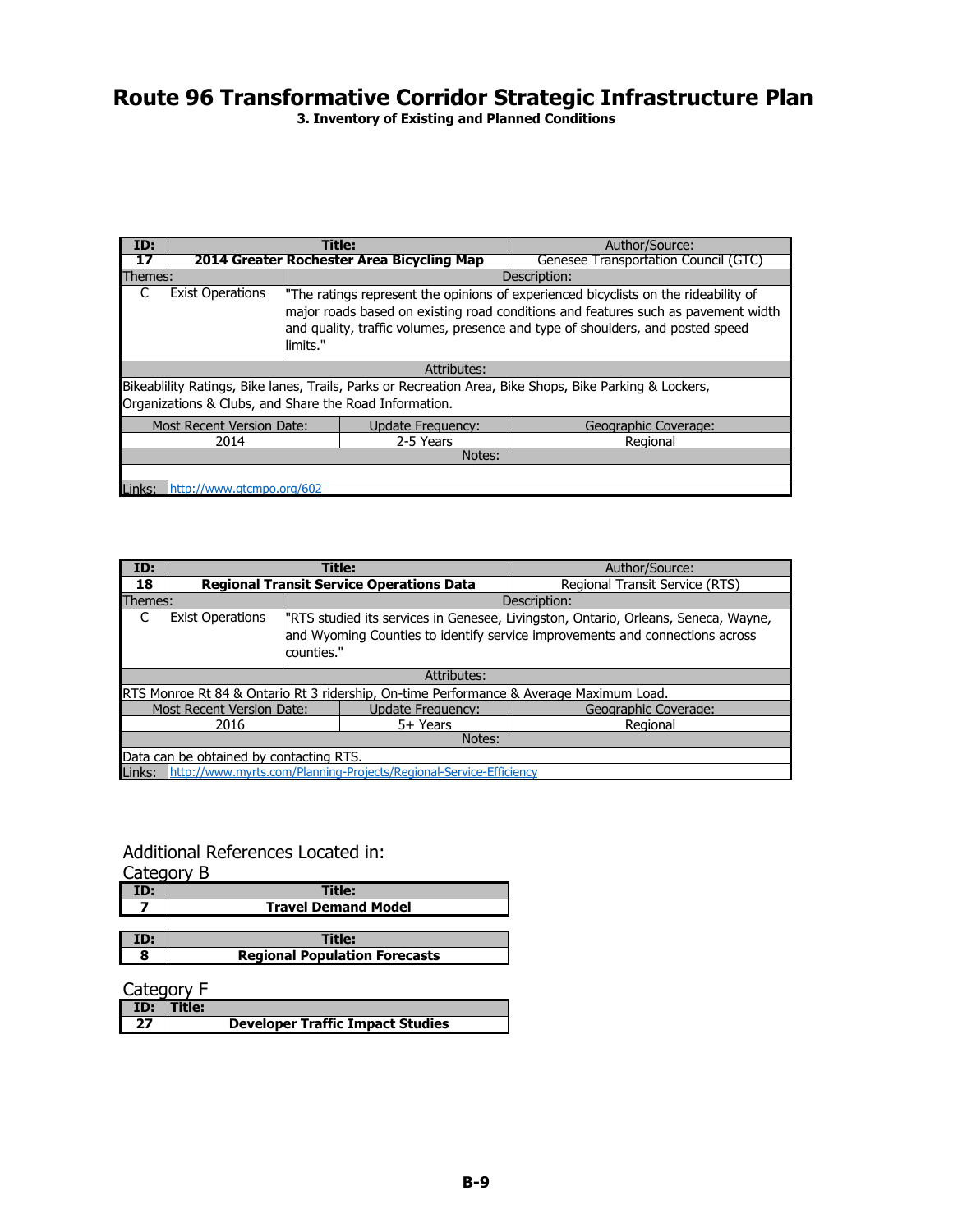**3. Inventory of Existing and Planned Conditions**

#### **Category D**

Existing Pedestrian and Recreational Amenities and Infrastructure

| ID:                                                                                                           |                                | Title: |                                                         | Author/Source:                                                                                  |  |  |
|---------------------------------------------------------------------------------------------------------------|--------------------------------|--------|---------------------------------------------------------|-------------------------------------------------------------------------------------------------|--|--|
| 19                                                                                                            |                                |        | <b>Pedestrian Facilities Inventory</b>                  | Genesee Transportation Council (GTC)                                                            |  |  |
| Themes:                                                                                                       |                                |        |                                                         | Description:                                                                                    |  |  |
| D                                                                                                             | Exist Ped & Rec                |        |                                                         | "A GIS-based inventory of pedestrian facilities and their associated condition located          |  |  |
|                                                                                                               |                                |        | in the Rochester Transportation Management Area (TMA)." |                                                                                                 |  |  |
|                                                                                                               |                                |        |                                                         |                                                                                                 |  |  |
|                                                                                                               |                                |        | Attributes:                                             |                                                                                                 |  |  |
|                                                                                                               |                                |        |                                                         |                                                                                                 |  |  |
|                                                                                                               | Presence, type & condition of: |        |                                                         |                                                                                                 |  |  |
|                                                                                                               |                                |        |                                                         | Sidewalks, crosswalks, pedestrian signals, curb ramps, pedestrian buttons, and truncated domes. |  |  |
|                                                                                                               | Most Recent Version Date:      |        | Update Frequency:                                       | Geographic Coverage:                                                                            |  |  |
|                                                                                                               | 2007                           |        | 5+ Years                                                | Rochester Transportation Mgmt Area (TMA)                                                        |  |  |
|                                                                                                               | Notes:                         |        |                                                         |                                                                                                 |  |  |
| Contact GTC for required data (including GIS format).                                                         |                                |        |                                                         |                                                                                                 |  |  |
| Benches will be document as part of this Rt 96 Transformative Corridor Strategic Infrastructure Plan project. |                                |        |                                                         |                                                                                                 |  |  |
| Links:                                                                                                        |                                |        |                                                         | http://www.gtcmpo.org/sites/default/files/pdf/2009/PedFacilitiesInventory_ExecutiveSummary.pdf  |  |  |

| ID:     |                           | Title:                                                                                                                                                                                                                                                                                               |                                                                                                                                                                                                                                              | Author/Source:                                                                                            |  |  |
|---------|---------------------------|------------------------------------------------------------------------------------------------------------------------------------------------------------------------------------------------------------------------------------------------------------------------------------------------------|----------------------------------------------------------------------------------------------------------------------------------------------------------------------------------------------------------------------------------------------|-----------------------------------------------------------------------------------------------------------|--|--|
| 20      |                           |                                                                                                                                                                                                                                                                                                      | Regional Trails Initiative Update (Phase III 2016)                                                                                                                                                                                           | Genesee Transportation Council (GTC)                                                                      |  |  |
| Themes: |                           |                                                                                                                                                                                                                                                                                                      |                                                                                                                                                                                                                                              | Description:                                                                                              |  |  |
| D       | Exist Ped & Rec           | "In this Third Phase of the Regional Trails Initiative, the GTC and nine counties<br>further solidify their commitment to create and maintain a worldclass trail system that<br>will serve the residents and visitors of the Finger Lakes region in the immediate<br>future, and for years to come." |                                                                                                                                                                                                                                              |                                                                                                           |  |  |
|         |                           |                                                                                                                                                                                                                                                                                                      | Attributes:                                                                                                                                                                                                                                  |                                                                                                           |  |  |
|         | responsibility, & County. |                                                                                                                                                                                                                                                                                                      |                                                                                                                                                                                                                                              | Existing Trails & Trails Under Development: map, limits, mileage, allowed users, jurisdiction, management |  |  |
|         | Most Recent Version Date: |                                                                                                                                                                                                                                                                                                      | Update Frequency:                                                                                                                                                                                                                            | Geographic Coverage:                                                                                      |  |  |
|         | 2016                      |                                                                                                                                                                                                                                                                                                      | 5+ Years                                                                                                                                                                                                                                     | Genesee-Finger Lakes Region                                                                               |  |  |
| Notes:  |                           |                                                                                                                                                                                                                                                                                                      |                                                                                                                                                                                                                                              |                                                                                                           |  |  |
|         |                           |                                                                                                                                                                                                                                                                                                      |                                                                                                                                                                                                                                              |                                                                                                           |  |  |
| Links:  |                           |                                                                                                                                                                                                                                                                                                      | http://www.gtcmpo.org/sites/default/files/pdf/2016/rti 2016 update part1.pdf<br>http://www.gtcmpo.org/sites/default/files/pdf/2016/rti_2016_update_part2.pdf<br>http://www.gtcmpo.org/sites/default/files/pdf/2016/rti 2016 update part3.pdf |                                                                                                           |  |  |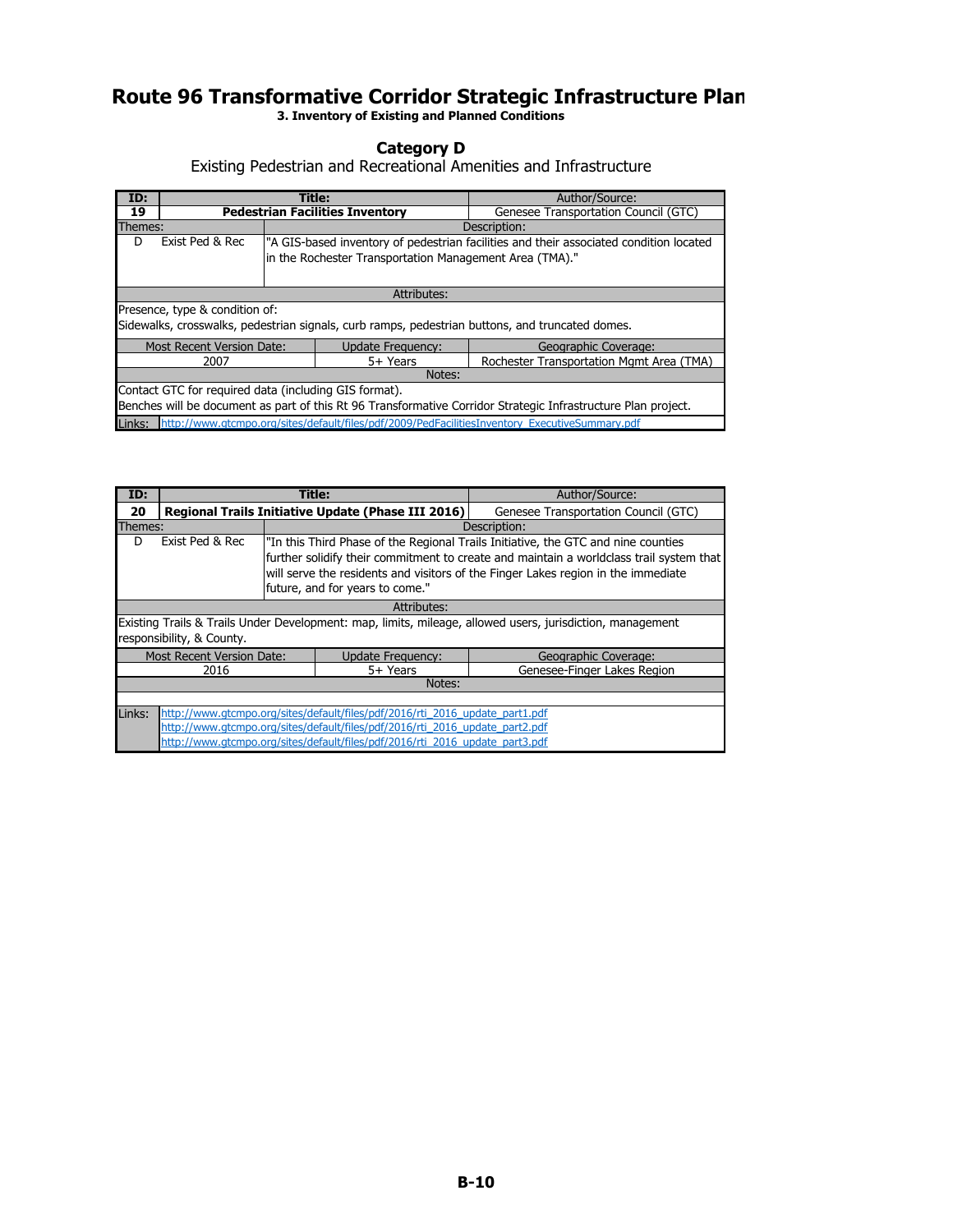| ID:     |                              | Title:                                                                                                                                                                                                                                                                                                | Author/Source:             |  |  |  |
|---------|------------------------------|-------------------------------------------------------------------------------------------------------------------------------------------------------------------------------------------------------------------------------------------------------------------------------------------------------|----------------------------|--|--|--|
| 21      |                              | <b>Victor Hiking Trails</b>                                                                                                                                                                                                                                                                           | Victor Hiking Trails, Inc. |  |  |  |
| Themes: |                              |                                                                                                                                                                                                                                                                                                       | Description:               |  |  |  |
| D       | Exist Ped & Rec              | "A non-profit all volunteer organization that builds and maintains hiking and biking<br>trails and paths in Victor, New York. Since our beginning in 1991, we have a trail<br>system with over 40 miles of trails and connections leading to many hundreds of<br>miles in neighboring trail systems." |                            |  |  |  |
|         |                              | Attributes:                                                                                                                                                                                                                                                                                           |                            |  |  |  |
|         |                              | Rochester, Genesee, and Finger Lakes NY Hiking, Biking, Canoeing and Kayaking Trails Maps.                                                                                                                                                                                                            |                            |  |  |  |
|         | Most Recent Version Date:    | Update Frequency:                                                                                                                                                                                                                                                                                     | Geographic Coverage:       |  |  |  |
|         | 2017<br>Annually<br>Regional |                                                                                                                                                                                                                                                                                                       |                            |  |  |  |
|         | Notes:                       |                                                                                                                                                                                                                                                                                                       |                            |  |  |  |
|         |                              |                                                                                                                                                                                                                                                                                                       |                            |  |  |  |
|         |                              | http://www.victorhikingtrails.org/index.php                                                                                                                                                                                                                                                           |                            |  |  |  |

| ID:     | Title:                                                                                                                                                                                                                                                                                                                                                    |  |                                                     | Author/Source:                |  |  |
|---------|-----------------------------------------------------------------------------------------------------------------------------------------------------------------------------------------------------------------------------------------------------------------------------------------------------------------------------------------------------------|--|-----------------------------------------------------|-------------------------------|--|--|
| 22      |                                                                                                                                                                                                                                                                                                                                                           |  | <b>Town of Victor Facilities</b>                    | Town of Victor                |  |  |
| Themes: |                                                                                                                                                                                                                                                                                                                                                           |  |                                                     | Description:                  |  |  |
| D.      | Exist Ped & Rec                                                                                                                                                                                                                                                                                                                                           |  | View locations of park facilities on a map or list. |                               |  |  |
|         |                                                                                                                                                                                                                                                                                                                                                           |  | Attributes:                                         |                               |  |  |
|         | Map or List of Park Facilities Including: bicycle skills area/pump track, box rink, children's playground, community<br>garden, fishing access, lodge/cottage, multi-use trails, picnic area, picnic shelter, rectangular athletic fields,<br>seasonal bathrooms, sledding hill, tennis courts, year-round bathrooms, and youth baseball/softball fields. |  |                                                     |                               |  |  |
|         | Most Recent Version Date:                                                                                                                                                                                                                                                                                                                                 |  | <b>Update Frequency:</b>                            | Geographic Coverage:          |  |  |
|         | 2017                                                                                                                                                                                                                                                                                                                                                      |  | Annually                                            | Town/Village/Special District |  |  |
| Notes:  |                                                                                                                                                                                                                                                                                                                                                           |  |                                                     |                               |  |  |
|         |                                                                                                                                                                                                                                                                                                                                                           |  |                                                     |                               |  |  |
| Links:  | http://victorny.org/facilities                                                                                                                                                                                                                                                                                                                            |  |                                                     |                               |  |  |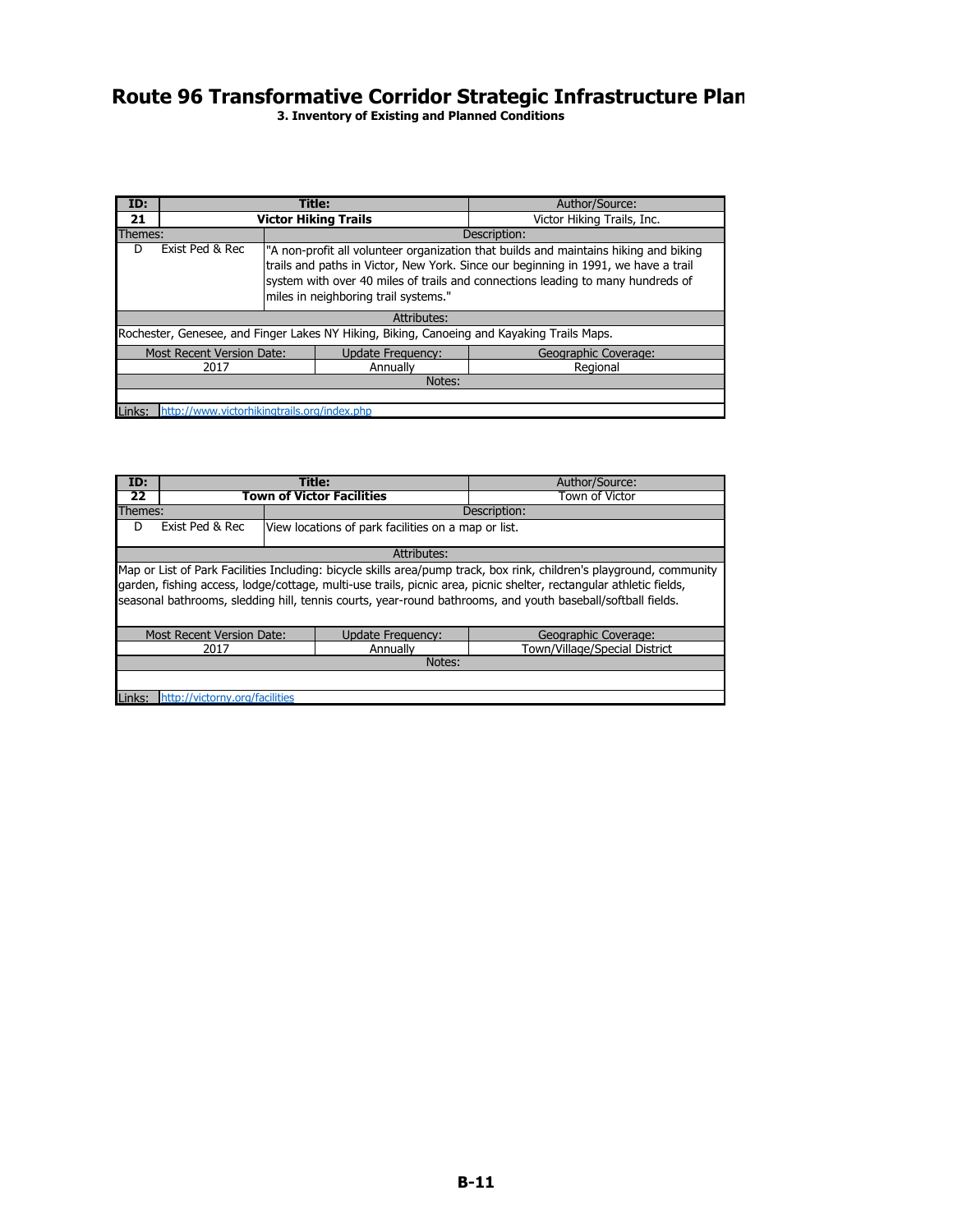**3. Inventory of Existing and Planned Conditions**

## **Category E**

Planned Transportation Improvements

| ID:             |                                                                                   |  | Title:                                          | Author/Source:                                                                                                                                                                                                                                             |  |  |
|-----------------|-----------------------------------------------------------------------------------|--|-------------------------------------------------|------------------------------------------------------------------------------------------------------------------------------------------------------------------------------------------------------------------------------------------------------------|--|--|
| 23              |                                                                                   |  | <b>Transportation Improvement Program (TIP)</b> | Genesee Transportation Council (GTC)                                                                                                                                                                                                                       |  |  |
| Themes:         |                                                                                   |  |                                                 | Description:                                                                                                                                                                                                                                               |  |  |
| E               | Planned Improv                                                                    |  |                                                 | The TIP identifies the timing and funding of all highway, bridge, transit, intelligent<br>transportation system, bicycle, & pedestrian transportation projects scheduled for<br>2017-2020 implementation in the region using federal transportation funds. |  |  |
|                 |                                                                                   |  | Attributes:                                     |                                                                                                                                                                                                                                                            |  |  |
|                 | Municipality, Cost Breakdown & Revenues.                                          |  |                                                 | Planned Transportation Improvements: Project Name, Type, Lead Agency, Project Description, Mode, County,                                                                                                                                                   |  |  |
|                 | Most Recent Version Date:                                                         |  | <b>Update Frequency:</b>                        | Geographic Coverage:                                                                                                                                                                                                                                       |  |  |
| 2017<br>3 Years |                                                                                   |  |                                                 | Regional                                                                                                                                                                                                                                                   |  |  |
| Notes:          |                                                                                   |  |                                                 |                                                                                                                                                                                                                                                            |  |  |
|                 |                                                                                   |  |                                                 |                                                                                                                                                                                                                                                            |  |  |
| Links:          | http://www.qtcmpo.org/sites/default/files/pdf/2017/1720 tip projects 20170316.pdf |  |                                                 |                                                                                                                                                                                                                                                            |  |  |

| ID:     |                             | Title:                                                                                                                                                                                                                                                                                               | Author/Source:                                                                                      |  |  |  |
|---------|-----------------------------|------------------------------------------------------------------------------------------------------------------------------------------------------------------------------------------------------------------------------------------------------------------------------------------------------|-----------------------------------------------------------------------------------------------------|--|--|--|
| 24      |                             | <b>Transportation Capital Program</b>                                                                                                                                                                                                                                                                | <b>NYSDOT</b>                                                                                       |  |  |  |
| Themes: |                             |                                                                                                                                                                                                                                                                                                      | Description:                                                                                        |  |  |  |
| F       | Planned Improv              | "The full list of capital projects to be undertaken by the Department of Transportation<br>and local governments to improve infrastructure conditions, increase economic<br>competitiveness and mitigate flooding risks associated with extreme weather events."<br>State Fiscal Yr 2015-16/2019-20. |                                                                                                     |  |  |  |
|         |                             | Attributes:                                                                                                                                                                                                                                                                                          |                                                                                                     |  |  |  |
|         |                             |                                                                                                                                                                                                                                                                                                      | Planned Transportation Improvements: Region, REDC, County, Program, Project title, Cost, and Year.  |  |  |  |
|         | Most Recent Version Date:   | <b>Update Frequency:</b>                                                                                                                                                                                                                                                                             | Geographic Coverage:                                                                                |  |  |  |
|         | 5 Years<br>NY State<br>2017 |                                                                                                                                                                                                                                                                                                      |                                                                                                     |  |  |  |
|         | Notes:                      |                                                                                                                                                                                                                                                                                                      |                                                                                                     |  |  |  |
|         |                             |                                                                                                                                                                                                                                                                                                      |                                                                                                     |  |  |  |
| Links:  | Program.pdf                 |                                                                                                                                                                                                                                                                                                      | https://www.dot.ny.gov/programs/capital-plan/repository/SFY-2015-16 2019-20-Transportation-Capital- |  |  |  |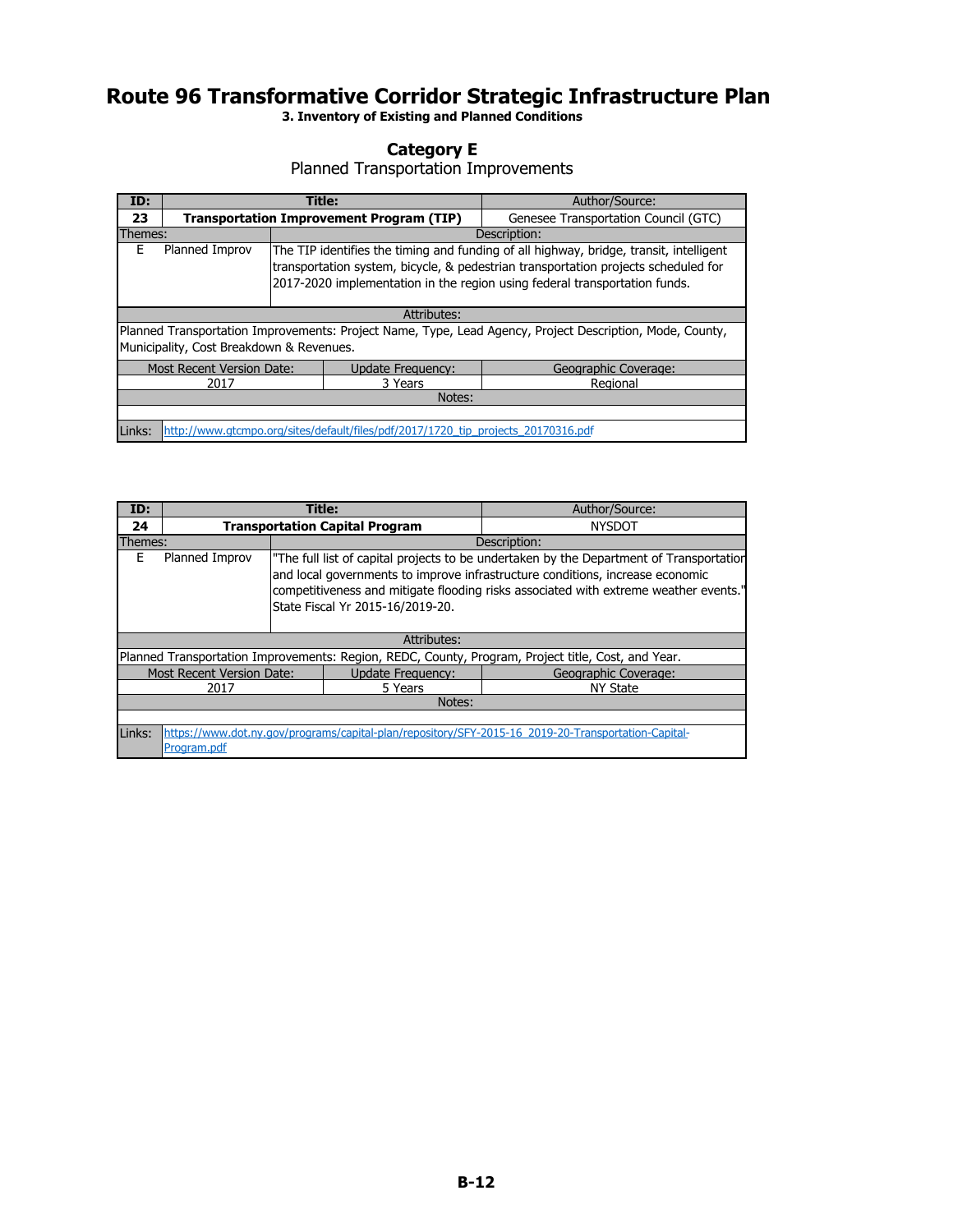| ID:     |                           | <b>Title:</b>            |                                                                                   | Author/Source:                                                                     |  |  |
|---------|---------------------------|--------------------------|-----------------------------------------------------------------------------------|------------------------------------------------------------------------------------|--|--|
| 25      |                           |                          | <b>Ontario County Capital Improvement Plan</b>                                    | <b>Ontario County</b>                                                              |  |  |
| Themes: |                           |                          |                                                                                   | Description:                                                                       |  |  |
| F       | Planned Improv            |                          | 2017-2022 Capital Improvement Plan:                                               |                                                                                    |  |  |
|         |                           |                          |                                                                                   | "A tool used for managing the physical infrastructure assets of the County such as |  |  |
|         |                           |                          |                                                                                   | roads, bridges, county sewer districts, county buildings, Finger Lakes Community   |  |  |
|         |                           |                          |                                                                                   | College, and major equipment and systems such as the County's 9-1-1 system,        |  |  |
|         |                           |                          |                                                                                   | Emergency Radio Communication System, Computer network infrastructure, and         |  |  |
|         |                           | major software systems." |                                                                                   |                                                                                    |  |  |
|         |                           |                          | Attributes:                                                                       |                                                                                    |  |  |
|         |                           |                          | Planned Transportation Improvements: Project Name, Revenue Source, Cost Per Year. |                                                                                    |  |  |
|         | Most Recent Version Date: |                          | Update Frequency:                                                                 | Geographic Coverage:                                                               |  |  |
|         | 2016                      |                          | Annually                                                                          | County                                                                             |  |  |
|         | Notes:                    |                          |                                                                                   |                                                                                    |  |  |
|         |                           |                          |                                                                                   |                                                                                    |  |  |
| Links:  |                           |                          | http://www.co.ontario.ny.us/ArchiveCenter/ViewFile/Item/1732                      |                                                                                    |  |  |

| ID:     |                                                                                                                                                  | Title: |                            | Author/Source:                |  |  |
|---------|--------------------------------------------------------------------------------------------------------------------------------------------------|--------|----------------------------|-------------------------------|--|--|
| 26      |                                                                                                                                                  |        | Town of Victor 2017 Budget | Town of Victor                |  |  |
| Themes: |                                                                                                                                                  |        |                            | Description:                  |  |  |
| F       | Planned Improv<br>The Adopted Town of Victor Budget includes funds for planned transportation related<br>improvements.                           |        |                            |                               |  |  |
|         |                                                                                                                                                  |        | Attributes:                |                               |  |  |
|         | Planned Transportation Improvements: Account Description, Budget, Pedestrian, Parks & Recreation, Trails,<br>Traffic Control, & Street Lighting. |        |                            |                               |  |  |
|         | <b>Most Recent Version Date:</b>                                                                                                                 |        | Update Frequency:          | Geographic Coverage:          |  |  |
|         | 2016                                                                                                                                             |        | Annually                   | Town/Village/Special District |  |  |
|         | Notes:                                                                                                                                           |        |                            |                               |  |  |
|         |                                                                                                                                                  |        |                            |                               |  |  |
| Links:  | http://www.victorny.org/DocumentCenter/View/1081                                                                                                 |        |                            |                               |  |  |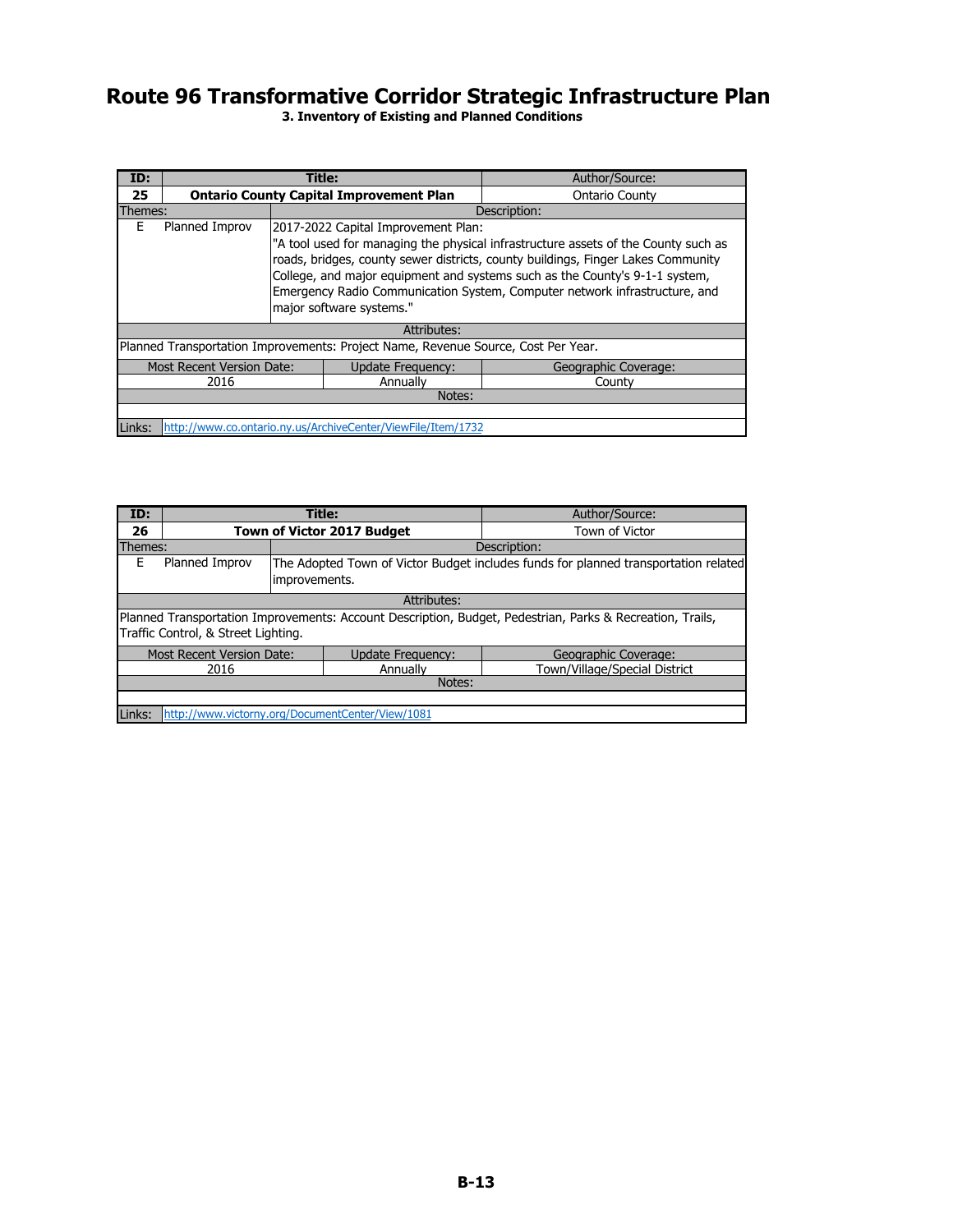**3. Inventory of Existing and Planned Conditions**

#### **Category F**

Projected Future Operating Conditions

| ID:                                                       | Title:                    |  |                                                              | Author/Source:                                                                      |  |  |
|-----------------------------------------------------------|---------------------------|--|--------------------------------------------------------------|-------------------------------------------------------------------------------------|--|--|
| 27                                                        |                           |  | <b>Developer Traffic Impact Studies</b>                      | Town of Victor                                                                      |  |  |
| Themes:                                                   |                           |  |                                                              | Description:                                                                        |  |  |
|                                                           | <b>Exist Operations</b>   |  |                                                              | Various developer traffic impact studies submitted for town review via the planning |  |  |
|                                                           | Future Ops                |  | board, town board, & other committees.                       |                                                                                     |  |  |
|                                                           |                           |  | Attributes:                                                  |                                                                                     |  |  |
|                                                           |                           |  | Existing & Future Intersection Volumes, LOS & Queue Lengths. |                                                                                     |  |  |
|                                                           | Most Recent Version Date: |  | <b>Update Frequency:</b>                                     | Geographic Coverage:                                                                |  |  |
|                                                           | As Available<br>2017      |  |                                                              | County                                                                              |  |  |
|                                                           | Notes:                    |  |                                                              |                                                                                     |  |  |
| Studies can be obtained by contacting the Town of Victor. |                           |  |                                                              |                                                                                     |  |  |
| Links:                                                    |                           |  |                                                              |                                                                                     |  |  |

#### Additional References Located in:

| Category B |                            |
|------------|----------------------------|
|            | ™tle:                      |
|            | <b>Travel Demand Model</b> |

#### Category C

| ID: | Title:                                         |
|-----|------------------------------------------------|
|     | <b>Rt 96 Transformative Corridor Strategic</b> |
| 13  | <b>Infrastructure</b>                          |
|     | <b>Plan - Synchro Model</b>                    |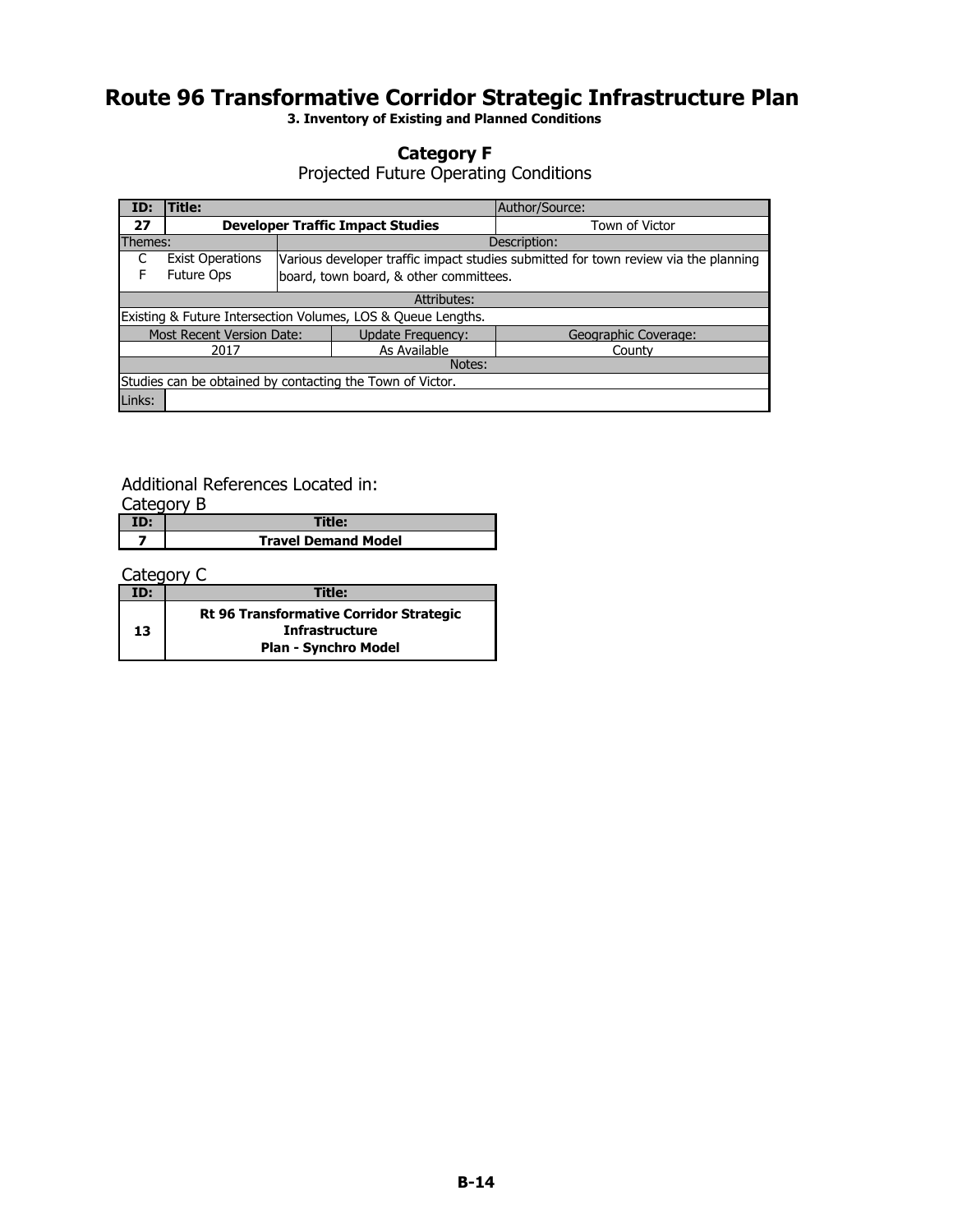# Route 96 Transformative Corridor Strategic Infrastructure Plan<br>3. Inventory of Existing and Planned Conditions

#### **Category G**

Existing Infrastructure Relative to Transportation Facilities

| ID:            |                            |  | Title:                                                                         | Author/Source:                                                                                                                         |  |  |  |
|----------------|----------------------------|--|--------------------------------------------------------------------------------|----------------------------------------------------------------------------------------------------------------------------------------|--|--|--|
| 28             |                            |  | <b>Access Ontario</b>                                                          | Finger Lakes Regional Telecommunications Development<br>Corporation                                                                    |  |  |  |
| Themes:        |                            |  |                                                                                | Description:                                                                                                                           |  |  |  |
| А              |                            |  |                                                                                | Exist Phys Ch"As a nonprofit, required entity serving as a telecommunications infrastructure provider, Access Ontario is the go-to for |  |  |  |
| G              | Exist Infra                |  | telecom carriers who want access to dark fiber technology to provide service." |                                                                                                                                        |  |  |  |
|                |                            |  |                                                                                |                                                                                                                                        |  |  |  |
|                |                            |  | Attributes:                                                                    |                                                                                                                                        |  |  |  |
| Fiber Area Map |                            |  |                                                                                |                                                                                                                                        |  |  |  |
|                | Most Recent Version Date:  |  | <b>Update Frequency:</b>                                                       | Geographic Coverage:                                                                                                                   |  |  |  |
|                | 2010                       |  | As Available                                                                   | County                                                                                                                                 |  |  |  |
|                | Notes:                     |  |                                                                                |                                                                                                                                        |  |  |  |
|                |                            |  |                                                                                |                                                                                                                                        |  |  |  |
| Links:         | https://axcessontario.com/ |  |                                                                                |                                                                                                                                        |  |  |  |

| ID:                                                   |                                          |  | Title:                                                               | Author/Source:         |  |
|-------------------------------------------------------|------------------------------------------|--|----------------------------------------------------------------------|------------------------|--|
| 29                                                    |                                          |  | <b>Rochester Gas &amp; Electric (RG&amp;E)</b>                       | RG&E                   |  |
| Themes:                                               |                                          |  |                                                                      | Description:           |  |
| А                                                     |                                          |  | Exist Phys ChRG&E services the Town and Village of Victor.           |                        |  |
| G                                                     | Exist Infra                              |  |                                                                      |                        |  |
|                                                       |                                          |  | Attributes:                                                          |                        |  |
|                                                       |                                          |  | Private Related Infrastructure: Gas & Electric Locations, Size, etc. |                        |  |
| Most Recent Version Date:<br><b>Update Frequency:</b> |                                          |  |                                                                      | Geographic Coverage:   |  |
|                                                       | As Available<br><b>NA</b>                |  |                                                                      | Greater Rochester Area |  |
| Notes:                                                |                                          |  |                                                                      |                        |  |
|                                                       | Data can be obtained by contacting RG&E. |  |                                                                      |                        |  |
| Links:                                                | http://www.rge.com                       |  |                                                                      |                        |  |

| ID:                                                          |                                                                                                                                       | Title:                     |              | Author/Source:                       |  |  |
|--------------------------------------------------------------|---------------------------------------------------------------------------------------------------------------------------------------|----------------------------|--------------|--------------------------------------|--|--|
| 30                                                           |                                                                                                                                       | <b>Public Water System</b> |              | Monroe County Water Authority (MCWA) |  |  |
| Themes:                                                      |                                                                                                                                       |                            | Description: |                                      |  |  |
| A                                                            | Exist Phys Ch"The Town & Village of Victor has entered into a lease agreement with the MCWA for the water system. All billing will be |                            |              |                                      |  |  |
| G                                                            | Exist Infra                                                                                                                           | handled through MCWA."     |              |                                      |  |  |
|                                                              | Attributes:                                                                                                                           |                            |              |                                      |  |  |
| Public Related Infrastructure: Conduit Locations, Size, etc. |                                                                                                                                       |                            |              |                                      |  |  |
|                                                              | Most Recent Version Date:<br><b>Update Frequency:</b><br>Geographic Coverage:                                                         |                            |              |                                      |  |  |
| As Available<br>NA                                           |                                                                                                                                       |                            | County       |                                      |  |  |
| Notes:                                                       |                                                                                                                                       |                            |              |                                      |  |  |
|                                                              | Data can be obtained by contacting MCWA.                                                                                              |                            |              |                                      |  |  |
| Links:                                                       | http://www.victorny.org/index.aspx?NID=237                                                                                            |                            |              |                                      |  |  |

| ID:                                                   |                                                                                                                                   |                                           | Title:                          | Author/Source:       |  |  |  |
|-------------------------------------------------------|-----------------------------------------------------------------------------------------------------------------------------------|-------------------------------------------|---------------------------------|----------------------|--|--|--|
| 31                                                    |                                                                                                                                   |                                           | <b>Public Wastewater System</b> | Town of Victor       |  |  |  |
| Themes:                                               |                                                                                                                                   |                                           |                                 | Description:         |  |  |  |
| A                                                     | Exist Phys Ch"The Town of Victor does not bill for sewer usage. Residents are billed either through the Town of Farmington or the |                                           |                                 |                      |  |  |  |
| G                                                     | Exist Infra                                                                                                                       | Village of Victor for their sewer usage." |                                 |                      |  |  |  |
|                                                       | Attributes:                                                                                                                       |                                           |                                 |                      |  |  |  |
|                                                       | Public Related Infrastructure: Conduit Locations, Size, etc.                                                                      |                                           |                                 |                      |  |  |  |
| Most Recent Version Date:<br><b>Update Frequency:</b> |                                                                                                                                   |                                           |                                 | Geographic Coverage: |  |  |  |
| NA                                                    |                                                                                                                                   |                                           | As Available                    | County               |  |  |  |
|                                                       | Notes:                                                                                                                            |                                           |                                 |                      |  |  |  |
|                                                       | Data can be obtained by contacting:                                                                                               |                                           |                                 |                      |  |  |  |
|                                                       | Town of Farmington Sewer Department - Dave DeGear (585) 924-3158                                                                  |                                           |                                 |                      |  |  |  |
|                                                       | Village of Victor - Jon McConnell (585) 924-3311 Village Hall, (585) 924-4376 WWTP                                                |                                           |                                 |                      |  |  |  |
| Links:<br>http://www.victorny.org/index.aspx?NID=228  |                                                                                                                                   |                                           |                                 |                      |  |  |  |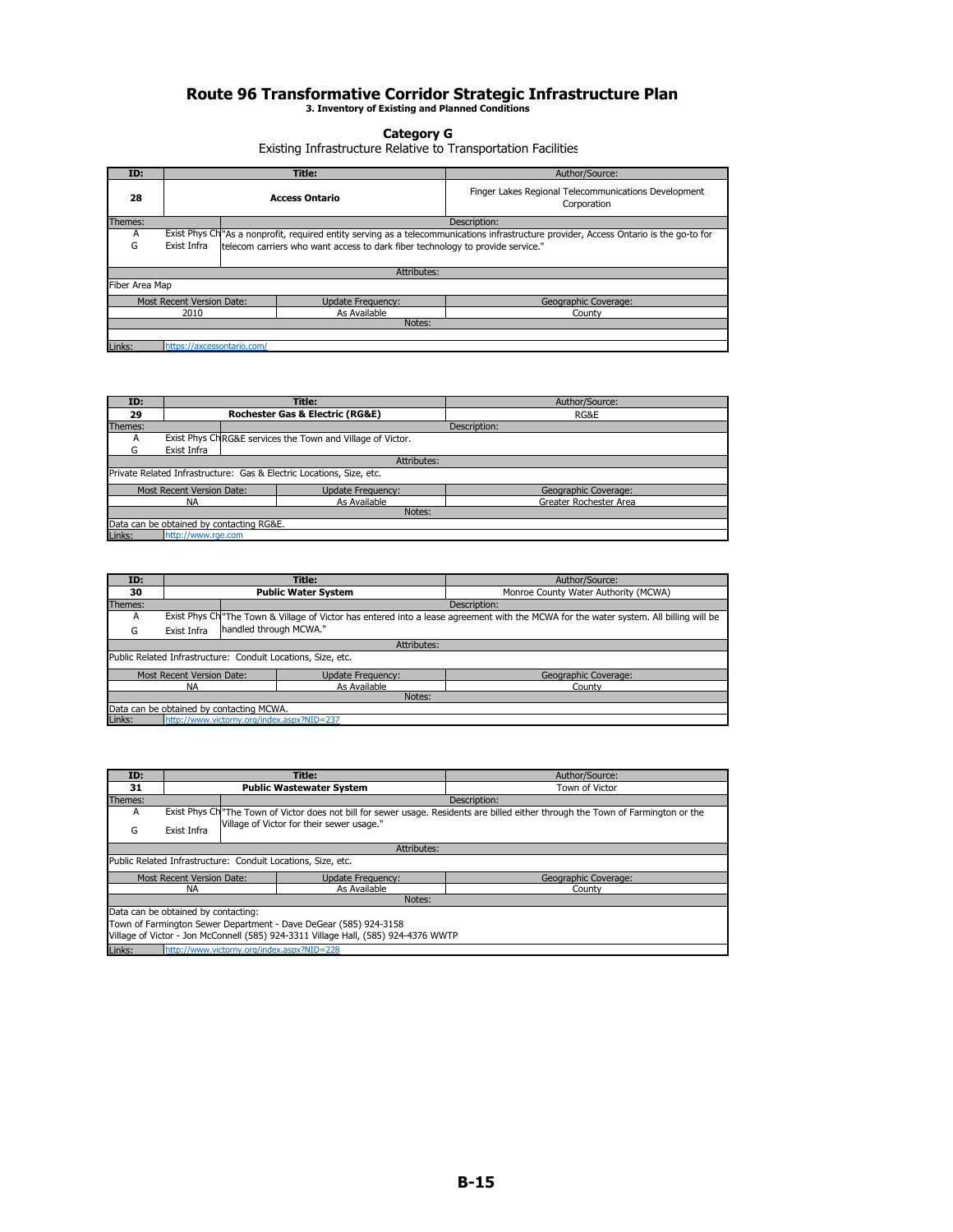**3. Inventory of Existing and Planned Conditions**

## **Category H**

Existing Municipal Zoning, Design & Construction Standards

| ID:                                                |                                                                                                                                                                                                                                                                                                                                                                                                                                                                                                      | Title:                                                                                      | Author/Source: |  |  |  |
|----------------------------------------------------|------------------------------------------------------------------------------------------------------------------------------------------------------------------------------------------------------------------------------------------------------------------------------------------------------------------------------------------------------------------------------------------------------------------------------------------------------------------------------------------------------|---------------------------------------------------------------------------------------------|----------------|--|--|--|
| 32                                                 |                                                                                                                                                                                                                                                                                                                                                                                                                                                                                                      | <b>Town Zoning &amp; Subdivision Regulations</b>                                            | Town of Victor |  |  |  |
| Themes:                                            |                                                                                                                                                                                                                                                                                                                                                                                                                                                                                                      |                                                                                             | Description:   |  |  |  |
| н                                                  | <b>Exist Standards</b>                                                                                                                                                                                                                                                                                                                                                                                                                                                                               | The Town of Victor Code includes Chapter 211: Zoning & Chapter 184: Subdivision of<br>Land. |                |  |  |  |
|                                                    |                                                                                                                                                                                                                                                                                                                                                                                                                                                                                                      | Attributes:                                                                                 |                |  |  |  |
|                                                    | Chapter 211: Zoning                                                                                                                                                                                                                                                                                                                                                                                                                                                                                  |                                                                                             |                |  |  |  |
|                                                    | Zoning Map, Zoning Districts, Public Uses, Lot Area, Environmentally Sensitive Land, Site Plan Review, Parking<br>Requirements, Height Exemption, Lot Dimensional & Setback Measurements, Utilities to be Placed Underground,<br>Driveways, Clear View of Intersection Streets, Recreational Areas, Open Space, Communication Towners, Town<br>Design & Construction Standards, & Stormwater Control.<br>Chapter 184: Subdivision of Land<br>Procedures, Required Improvements & Clustered Projects. |                                                                                             |                |  |  |  |
|                                                    | Most Recent Version Date:<br>Update Frequency:<br>Geographic Coverage:                                                                                                                                                                                                                                                                                                                                                                                                                               |                                                                                             |                |  |  |  |
| 2016<br>As Needed<br>Town/Village/Special District |                                                                                                                                                                                                                                                                                                                                                                                                                                                                                                      |                                                                                             |                |  |  |  |
|                                                    | Notes:                                                                                                                                                                                                                                                                                                                                                                                                                                                                                               |                                                                                             |                |  |  |  |
|                                                    |                                                                                                                                                                                                                                                                                                                                                                                                                                                                                                      |                                                                                             |                |  |  |  |
| Links:                                             | http://ecode360.com/8087139                                                                                                                                                                                                                                                                                                                                                                                                                                                                          |                                                                                             |                |  |  |  |
|                                                    | http://www.co.ontario.ny.us/DocumentCenter/View/6402<br>http://ecode360.com/8086482                                                                                                                                                                                                                                                                                                                                                                                                                  |                                                                                             |                |  |  |  |

| ID:               |                                                                                                                 | Title:             |                                                                | Author/Source:                                                                                                                                                                                                                                                   |  |  |
|-------------------|-----------------------------------------------------------------------------------------------------------------|--------------------|----------------------------------------------------------------|------------------------------------------------------------------------------------------------------------------------------------------------------------------------------------------------------------------------------------------------------------------|--|--|
| 33                |                                                                                                                 |                    | <b>Design &amp; Construction Standards for Land</b>            | Town of Victor                                                                                                                                                                                                                                                   |  |  |
|                   |                                                                                                                 | <b>Development</b> |                                                                | Labella Associates, D.P.C.                                                                                                                                                                                                                                       |  |  |
| Themes:           |                                                                                                                 | Description:       |                                                                |                                                                                                                                                                                                                                                                  |  |  |
| н                 | Exist Standards                                                                                                 |                    | carry out general policy."                                     | "It is the intent of these Standards to conform with the Code of the Town of Victor or<br>general control of development by the Town Board and Planning Board, and it is<br>intended to supplement such policies by providing the technical details necessary to |  |  |
|                   | Attributes:                                                                                                     |                    |                                                                |                                                                                                                                                                                                                                                                  |  |  |
|                   | Section 1 General Requirements, Section 2 Design Standards (quide for plan preparation), Section 3 Construction |                    |                                                                |                                                                                                                                                                                                                                                                  |  |  |
|                   | Standards, Section 4 Standard Approval Conditions, Section 5 Access Management Guidelines, & Section 6          |                    |                                                                |                                                                                                                                                                                                                                                                  |  |  |
| Standard Details. |                                                                                                                 |                    |                                                                |                                                                                                                                                                                                                                                                  |  |  |
|                   | Most Recent Version Date:<br><b>Update Frequency:</b><br>Geographic Coverage:                                   |                    |                                                                |                                                                                                                                                                                                                                                                  |  |  |
| 2014              |                                                                                                                 |                    | As Needed                                                      | Town/Village/Special District                                                                                                                                                                                                                                    |  |  |
| Notes:            |                                                                                                                 |                    |                                                                |                                                                                                                                                                                                                                                                  |  |  |
|                   |                                                                                                                 |                    | The Document can be obtained by contacting the Town of Victor. |                                                                                                                                                                                                                                                                  |  |  |
| Links:            |                                                                                                                 |                    |                                                                |                                                                                                                                                                                                                                                                  |  |  |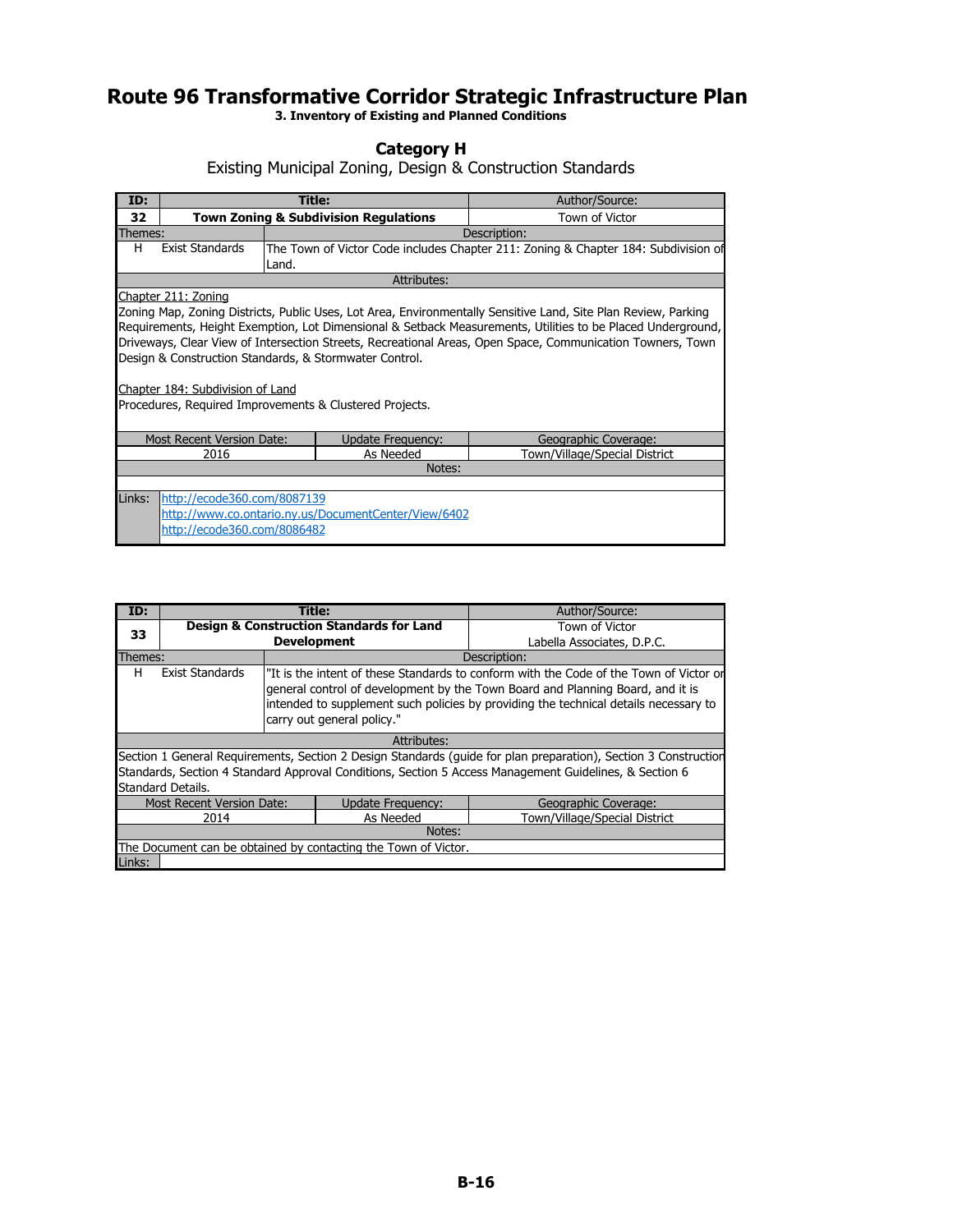| ID:                         |                                                                                                                                                                                                                                                                                                                                                                                                                                                                        |  | Title:                                                                   | Author/Source: |  |  |
|-----------------------------|------------------------------------------------------------------------------------------------------------------------------------------------------------------------------------------------------------------------------------------------------------------------------------------------------------------------------------------------------------------------------------------------------------------------------------------------------------------------|--|--------------------------------------------------------------------------|----------------|--|--|
| 34                          |                                                                                                                                                                                                                                                                                                                                                                                                                                                                        |  | <b>Town Construction Standards</b>                                       | Town of Victor |  |  |
| Themes:                     |                                                                                                                                                                                                                                                                                                                                                                                                                                                                        |  | Description:                                                             |                |  |  |
| <b>Exist Standards</b><br>н |                                                                                                                                                                                                                                                                                                                                                                                                                                                                        |  | The Town of Victor Code includes Chapter 83: Construction Code, Uniform. |                |  |  |
|                             |                                                                                                                                                                                                                                                                                                                                                                                                                                                                        |  | Attributes:                                                              |                |  |  |
|                             | Code Enforcement Officer/Inspectors, Building Permits, Construction Inspections, Stop-Work Orders, C of O/C of<br>C, Notification Regarding Fire or Explosion, Unsafe Buildings & Structures, Operating Permits, Fire safety &<br>Property Maintenance Inspections, Complaints, Recordkeeping, Program Review/Reporting, Enforcement<br>Penalties for Offender, Notice to Perform Work/Failure to Comply/Reimbursement for Costs, Fees &<br>Intermunicipal Agreements. |  |                                                                          |                |  |  |
|                             | <b>Most Recent Version Date:</b><br>Update Frequency:<br>Geographic Coverage:                                                                                                                                                                                                                                                                                                                                                                                          |  |                                                                          |                |  |  |
|                             | 1/0/1900<br>2016                                                                                                                                                                                                                                                                                                                                                                                                                                                       |  |                                                                          |                |  |  |
|                             | Notes:                                                                                                                                                                                                                                                                                                                                                                                                                                                                 |  |                                                                          |                |  |  |
|                             |                                                                                                                                                                                                                                                                                                                                                                                                                                                                        |  |                                                                          |                |  |  |
| Links:                      | http://ecode360.com/8084511                                                                                                                                                                                                                                                                                                                                                                                                                                            |  |                                                                          |                |  |  |

| ID:     |                                                                                                                                                                                                                                                                                                                                                                                                                                    | Title:                |             | Author/Source:    |  |  |
|---------|------------------------------------------------------------------------------------------------------------------------------------------------------------------------------------------------------------------------------------------------------------------------------------------------------------------------------------------------------------------------------------------------------------------------------------|-----------------------|-------------|-------------------|--|--|
| 35      |                                                                                                                                                                                                                                                                                                                                                                                                                                    | <b>Village Zoning</b> |             | Village of Victor |  |  |
| Themes: |                                                                                                                                                                                                                                                                                                                                                                                                                                    |                       |             | Description:      |  |  |
| н       | Exist Standards<br>The Village of Victor Code includes Chapter 170: Zoning & Chapter A174: Subdivision<br>of Land.                                                                                                                                                                                                                                                                                                                 |                       |             |                   |  |  |
|         |                                                                                                                                                                                                                                                                                                                                                                                                                                    |                       | Attributes: |                   |  |  |
|         | Chapter 170: Zoning:                                                                                                                                                                                                                                                                                                                                                                                                               |                       |             |                   |  |  |
|         | Zoning Map, Establishment of Districts, Lot & Building Restrictions, Use Regulations, Clustered Projects,<br>Supplemental Regulations, Architectural Review Board, Zoning Board of Appeals, Administration & Enforcement.<br>Chapter A174: Subdivision of Land:<br>Land Subdivision Regulations, Subdivision Applications, Land Reguirements, Streets, Lots, Reservations &<br>Easements, Preliminary Layouts & Subdivision Plats. |                       |             |                   |  |  |
|         | Most Recent Version Date:<br>Update Frequency:<br>Geographic Coverage:                                                                                                                                                                                                                                                                                                                                                             |                       |             |                   |  |  |
|         | 2016<br>As Needed<br>Town/Village/Special District                                                                                                                                                                                                                                                                                                                                                                                 |                       |             |                   |  |  |
| Notes:  |                                                                                                                                                                                                                                                                                                                                                                                                                                    |                       |             |                   |  |  |
|         |                                                                                                                                                                                                                                                                                                                                                                                                                                    |                       |             |                   |  |  |
| Links:  | http://ecode360.com/9479932<br>http://www.victorny.org/DocumentCenter/View/205<br>http://ecode360.com/9480588                                                                                                                                                                                                                                                                                                                      |                       |             |                   |  |  |